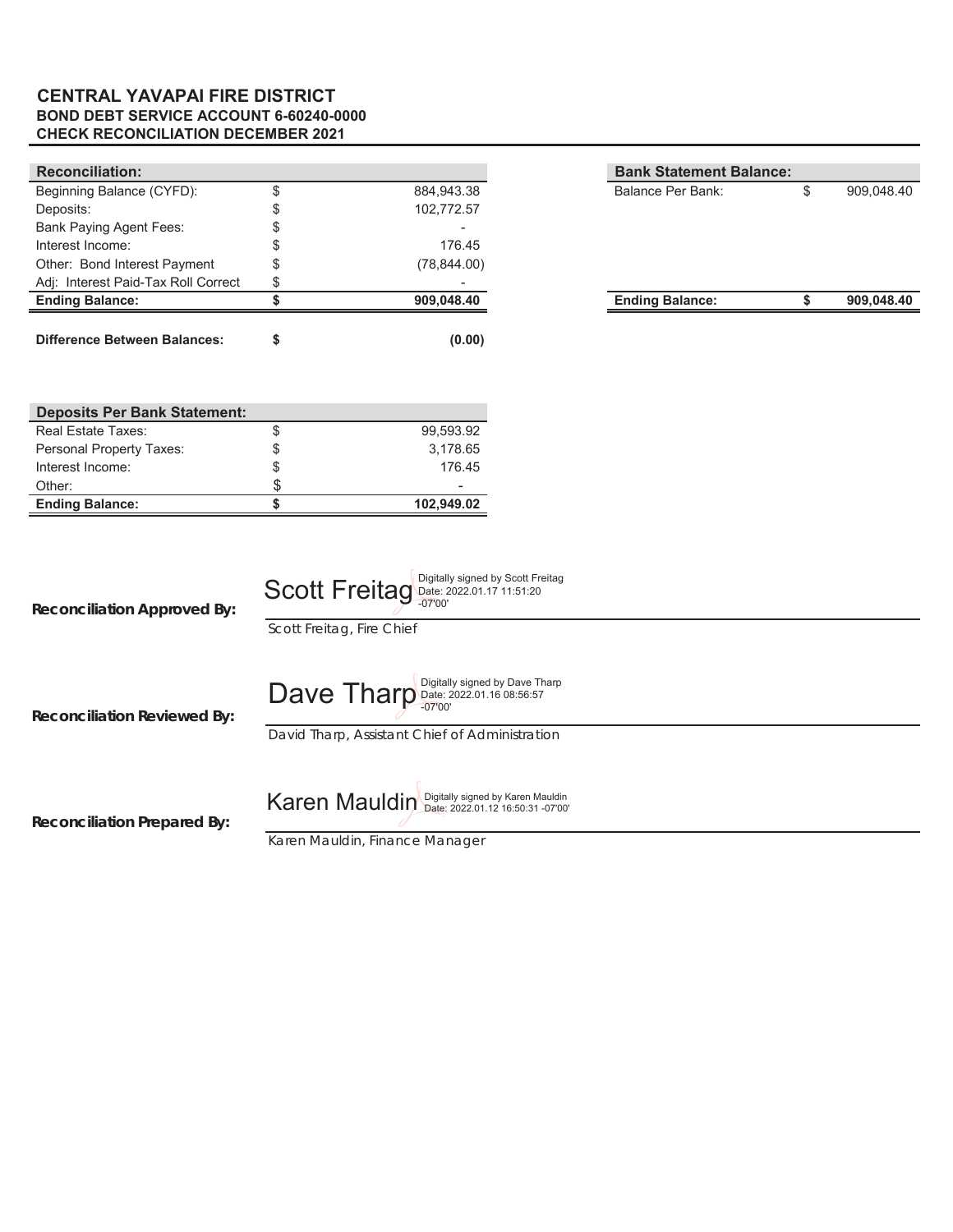### **CENTRAL YAVAPAI FIRE DISTRICT BOND DEBT FUND - DECEMBER, 2021**

| Real Estate Taxes:        | 99,593.92      |  |
|---------------------------|----------------|--|
| <b>UPP Taxes:</b>         | 3,178.65       |  |
| <b>Interest Received:</b> | 176.45         |  |
| Other:                    | $\blacksquare$ |  |
|                           |                |  |
| TOTAL:                    | 102,949.02     |  |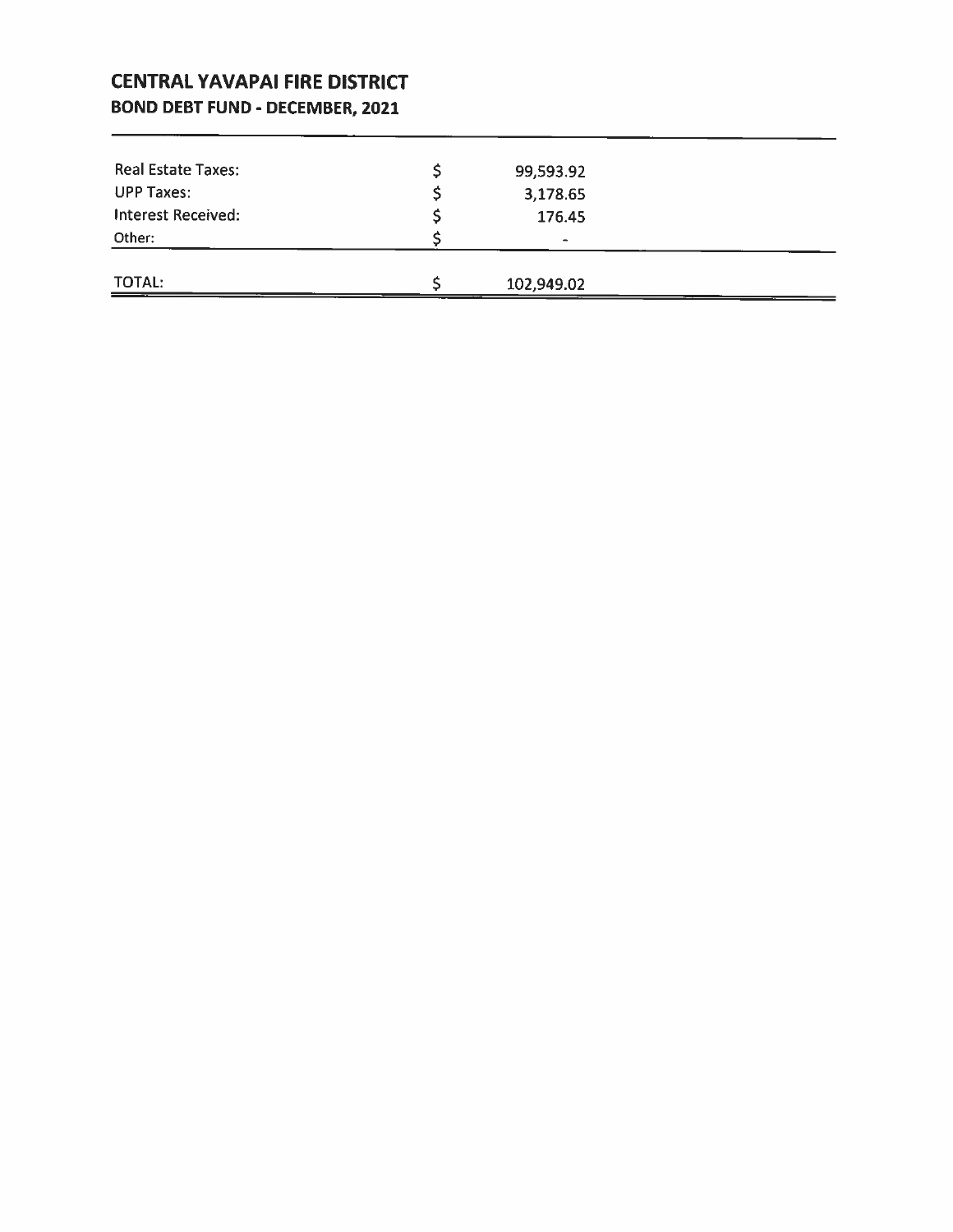

Monthly Statement

Date Range: 12/1/2021 to 12/31/2021

**Central Yavapai Fire Dist BDS** Fund: 6060240000 8603 E EASTRIDGE RD STE A PRESCOTT VALLEY, AZ 86314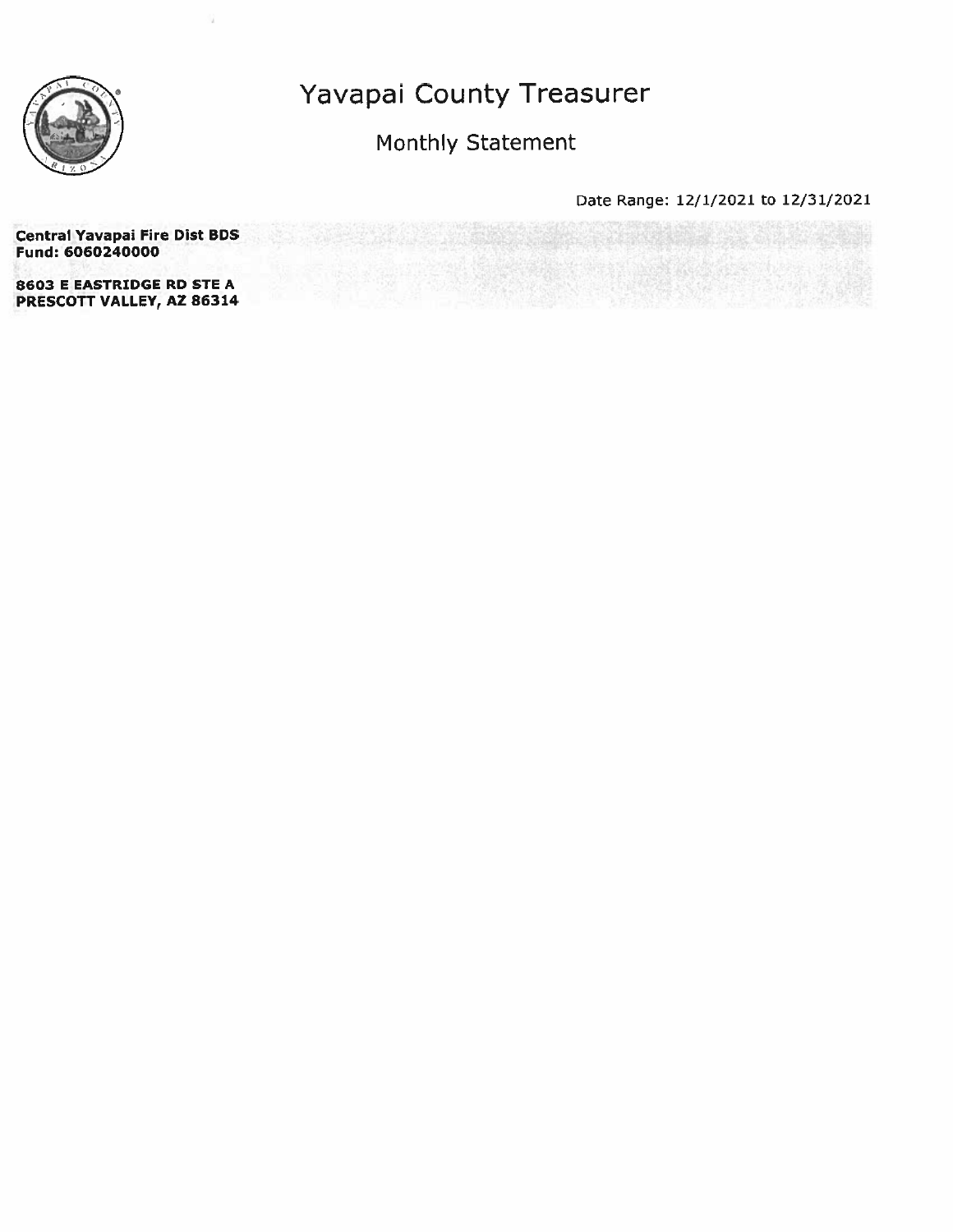

### Monthly Statement

| <b>Account</b> | Period                               | <b>YTD</b>    |                              |            |
|----------------|--------------------------------------|---------------|------------------------------|------------|
| 6060240000     | <b>Central Yavapai Fire Dist BDS</b> |               |                              |            |
| Begin Balance: | 884,943.38                           | 165,710.75    |                              |            |
| Income:        | 102,949.02 V                         | 822,515,01    |                              |            |
| LOC Advance:   | .00                                  | .00           |                              |            |
| Expense:       | (78, 844.00)                         | (79, 177, 36) | LOC:                         | .00.       |
| LOC Payments:  | .00                                  | .00           | <b>Warrants Outstanding:</b> | .00.       |
| Cash Balance:  | 909,048.40                           | 909,048.40    | End:                         | 909,048.40 |
|                |                                      |               |                              |            |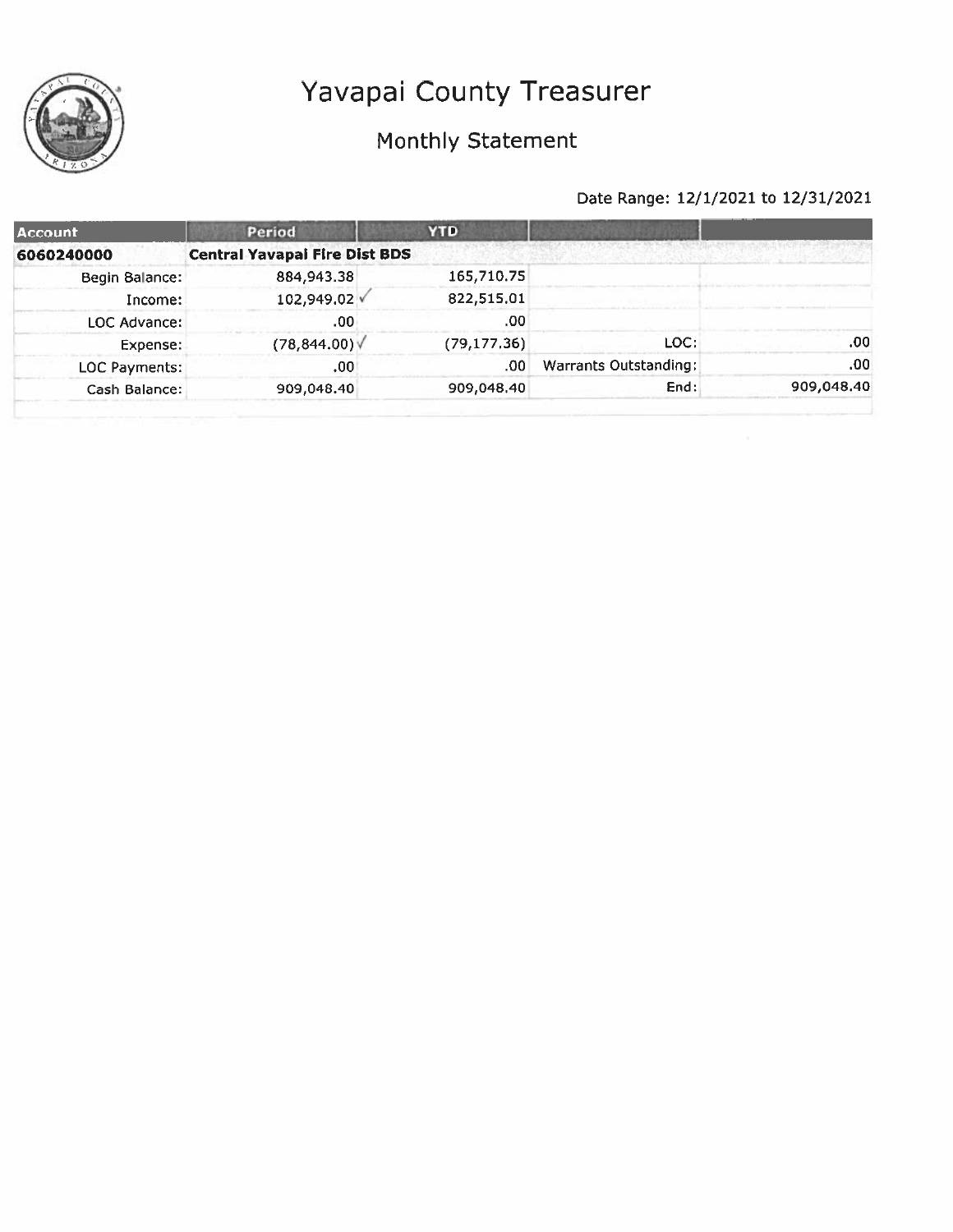

### Monthly Statement

|                        | <b>Monthly Statement Summary</b>           |                           |                  |                               |
|------------------------|--------------------------------------------|---------------------------|------------------|-------------------------------|
|                        | <b>Source Code Description</b>             |                           | <b>MTDAmount</b> | YTDAmount                     |
|                        | 6060240000 Central Yavapai Fire Dist BDS   | <b>Beginning Balance:</b> | 884,943.38       | 165,710.75                    |
| 11100.2011             | 2011 Real Estate Taxes                     |                           | .00              | .11                           |
| 11100.2012             | 2012 Real Estate Taxes                     |                           | .00              | .39                           |
| 11100.2013             | 2013 Real Estate Taxes                     |                           | .00.             | .88                           |
| 11100.2014             | 2014 Real Estate Taxes                     |                           | .00              | .76                           |
| 11100.2015             | 2015 Real Estate Taxes                     |                           | .00.             | 1.19                          |
| 11100.2016             | 2016 Real Estate Taxes                     |                           | .00              | .60                           |
| 11100.2017             | 2017 Real Estate Taxes                     |                           | .00              | .56                           |
| 11100.2018             | 2018 Real Estate Taxes                     |                           | 1.89             | 6.55                          |
| 11100.2019             | 2019 Real Estate Taxes                     |                           | .00              | (.23)                         |
| 11100.2020             | 2020 Real Estate Taxes                     |                           | 1,251.98         | 11,737.12                     |
| 11100.2021             | 2021 Real Estate Taxes                     |                           | 98,340.05        | 794,769.40                    |
| 12100,2007             | 2007 Personal Property Taxes               |                           | .00.             | 2.32                          |
| 12100.2010             | 2010 Personal Property Taxes               |                           | .00              | 13.84                         |
| 12100.2011             | 2011 Personal Property Taxes               |                           | 12.93            | 33.77                         |
| 12100.2012             | 2012 Personal Property Taxes               |                           | 20.62            | 44.29                         |
| 12100.2013             | 2013 Personal Property Taxes               |                           | 20.41            | 44.86                         |
| 12100.2014             | 2014 Personal Property Taxes               |                           | 15.70            | 36.95                         |
| 12100.2015             | 2015 Personal Property Taxes               |                           | 15.52            | 44.35                         |
| 12100.2016             | 2016 Personal Property Taxes               |                           | 14.37            | 37.61                         |
| 12100.2017             | 2017 Personal Property Taxes               |                           | 13.96            | 46.92                         |
| 12100.2018             | 2018 Personal Property Taxes               |                           | 15.51            | 46.70                         |
| 12100.2019             | 2019 Personal Property Taxes               |                           | 13.80            | 66.11                         |
| 12100.2020             | 2020 Personal Property Taxes               |                           | 34.46            | 733.35                        |
| 12100.2021             | 2021 Personal Property Taxes               |                           | 3,001.37         | 13,897.77                     |
| 31115.0                | <b>BOS Sale-Taxes</b>                      |                           | .00              | 1,06                          |
| 38109.0                | Interest on Investments St Treas           |                           | 176.45           | 734.76                        |
| 38113.0                | Interest on Investments-Wells Fargo        |                           | .00              | 213.02                        |
| 90002.0                | <b>Interest Pd on Tax Roll Corrections</b> |                           | .00              | (3.36)                        |
| 92185.0                | Paying Agent Fees                          |                           | .00              | (330.00)                      |
| 92190.0                | Bond Interest Payment                      |                           | (78, 844.00)     | (78, 844.00)                  |
|                        |                                            | <b>Ending Balance:</b>    | 909,048.40       | 909,048.40                    |
|                        | <b>Monthly Statement Detail</b>            |                           |                  |                               |
| Date Notes             |                                            | Doc #                     |                  | Amount C/D                    |
|                        | 6060240000 Central Yavapai Fire Dist BDS   |                           |                  | Beginning Balance: 884,943.38 |
|                        | 11100.2018 2018 Real Estate Taxes          |                           |                  | Source Code Total: 1.89       |
| 12/02 Tax Distribution |                                            | $\bf{0}$                  |                  | 1.89<br>C                     |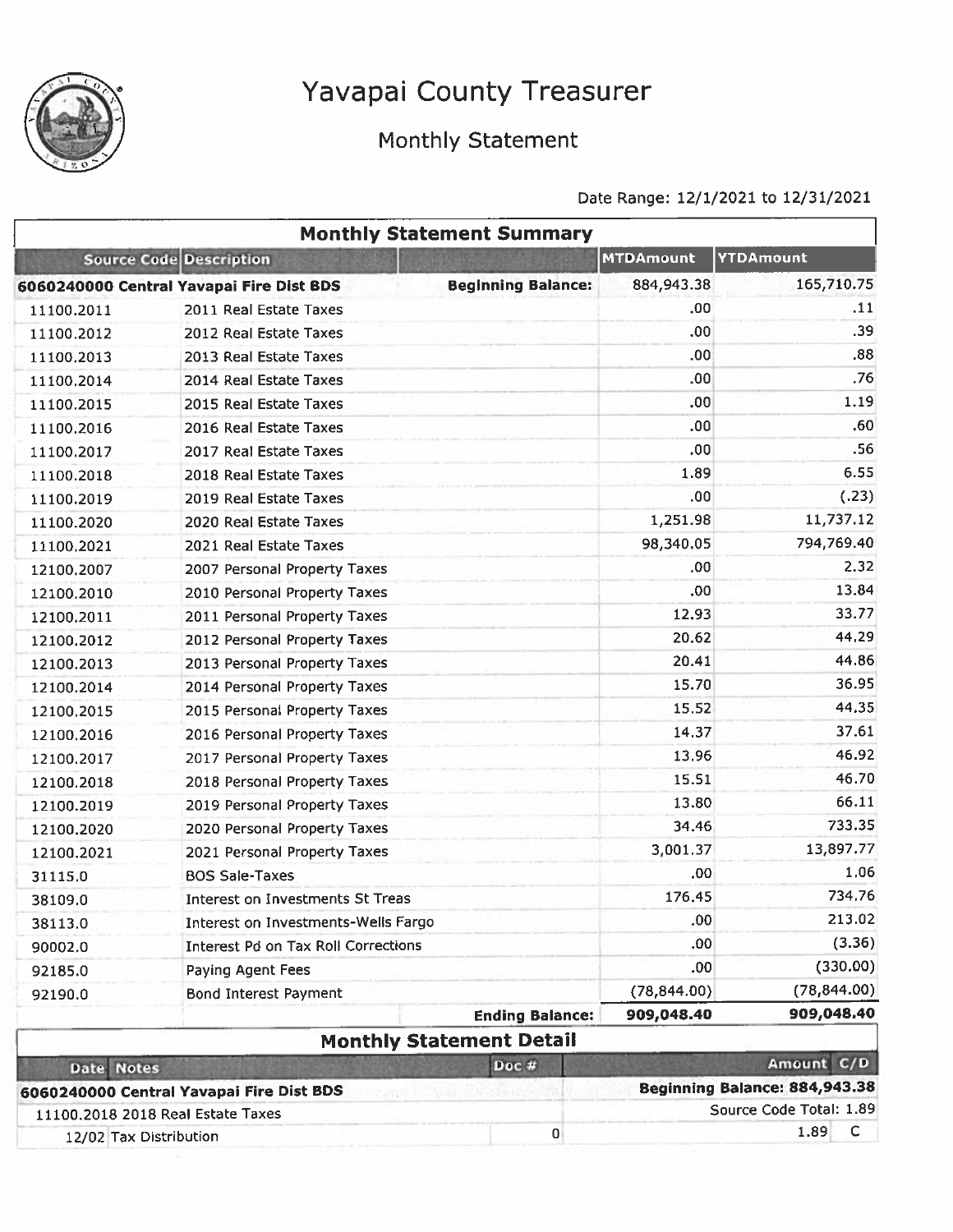

### Monthly Statement

| 11100.2020 2020 Real Estate Taxes |   | Source Code Total: 1,251.98  |              |
|-----------------------------------|---|------------------------------|--------------|
| 12/01 Tax Distribution            | 0 | 16.71                        | $\mathsf{C}$ |
| 12/01 Tax Distribution            | 0 | 24.57                        | $\mathsf{C}$ |
| 12/02 Tax Distribution            | 0 | 2.08                         | $\mathsf{C}$ |
| 12/02 Tax Distribution            | 0 | 9.87                         | C            |
| 12/02 Tax Distribution            | 0 | 22.69                        | С            |
| 12/03 Tax Distribution            | 0 | 49.85                        | $\mathsf C$  |
| 12/06 Tax Distribution            | 0 | (25.97)                      | C            |
| 12/06 Tax Distribution            | 0 | 4.34                         | $\mathsf C$  |
| 12/06 Tax Distribution            | 0 | 3.75                         | $\mathsf C$  |
| 12/07 Tax Distribution            | 0 | 7.06                         | С            |
| 12/09 Tax Distribution            | 0 | 309.64                       | $\mathsf C$  |
| 12/10 Tax Distribution            | 0 | 28.27                        | С            |
| 12/13 Tax Distribution            | 0 | 9.16                         | $\mathsf{C}$ |
| 12/14 Tax Distribution            | 0 | 45.60                        | $\mathsf{C}$ |
| 12/14 Tax Distribution            | 0 | 23.40                        | C            |
| 12/15 Tax Distribution            | 0 | 41.11                        | C            |
| 12/16 Tax Distribution            | 0 | .13                          | $\mathsf C$  |
| 12/16 Tax Distribution            | 0 | 42.57                        | C            |
| 12/16 Tax Distribution            | 0 | 8.33                         | $\mathsf C$  |
| 12/17 Tax Distribution            | 0 | 103.97                       | $\mathsf C$  |
| 12/20 Tax Distribution            | 0 | .22                          | C            |
| 12/20 Tax Distribution            | 0 | 57.92                        | $\mathsf C$  |
| 12/20 Tax Distribution            | 0 | 34,43                        | $\mathsf C$  |
| 12/21 Tax Distribution            | 0 | .69                          | C            |
| 12/21 Tax Distribution            | 0 | 20.14                        | $\mathsf{C}$ |
| 12/21 Tax Distribution            | 0 | 3.86                         | C            |
| 12/22 Tax Distribution            | 0 | 26.67                        | $\mathsf{C}$ |
| 12/22 Tax Distribution            | 0 | 72.87                        | C            |
| 12/22 Tax Distribution            | 0 | 10.56                        | $\mathsf{C}$ |
| 12/23 Tax Distribution            | 0 | 38.99                        | C            |
| 12/23 Tax Distribution            | 0 | 47.38                        | $\mathsf C$  |
| 12/27 Tax Distribution            | 0 | 26,55                        | C            |
| 12/29 Tax Distribution            | 0 | 7.89                         | С            |
| 12/29 Tax Distribution            | 0 | .90                          | $\mathsf{C}$ |
| 12/29 Tax Distribution            | 0 | 9.37                         | $\mathsf{C}$ |
| 12/29 Tax Distribution            | 0 | 27.78                        | С            |
| 12/30 Tax Distribution            | 0 | 38.54                        | $\mathsf C$  |
| 12/30 Tax Distribution            | 0 | 100.09                       | с            |
| 11100.2021 2021 Real Estate Taxes |   | Source Code Total: 98,340.05 |              |
| 12/01 Tax Distribution            | 0 | .25                          | с            |
| 12/01 Tax Distribution            | 0 | 713.76                       | С            |
| 12/01 Tax Distribution            | 0 | 114.37                       | $\mathsf{C}$ |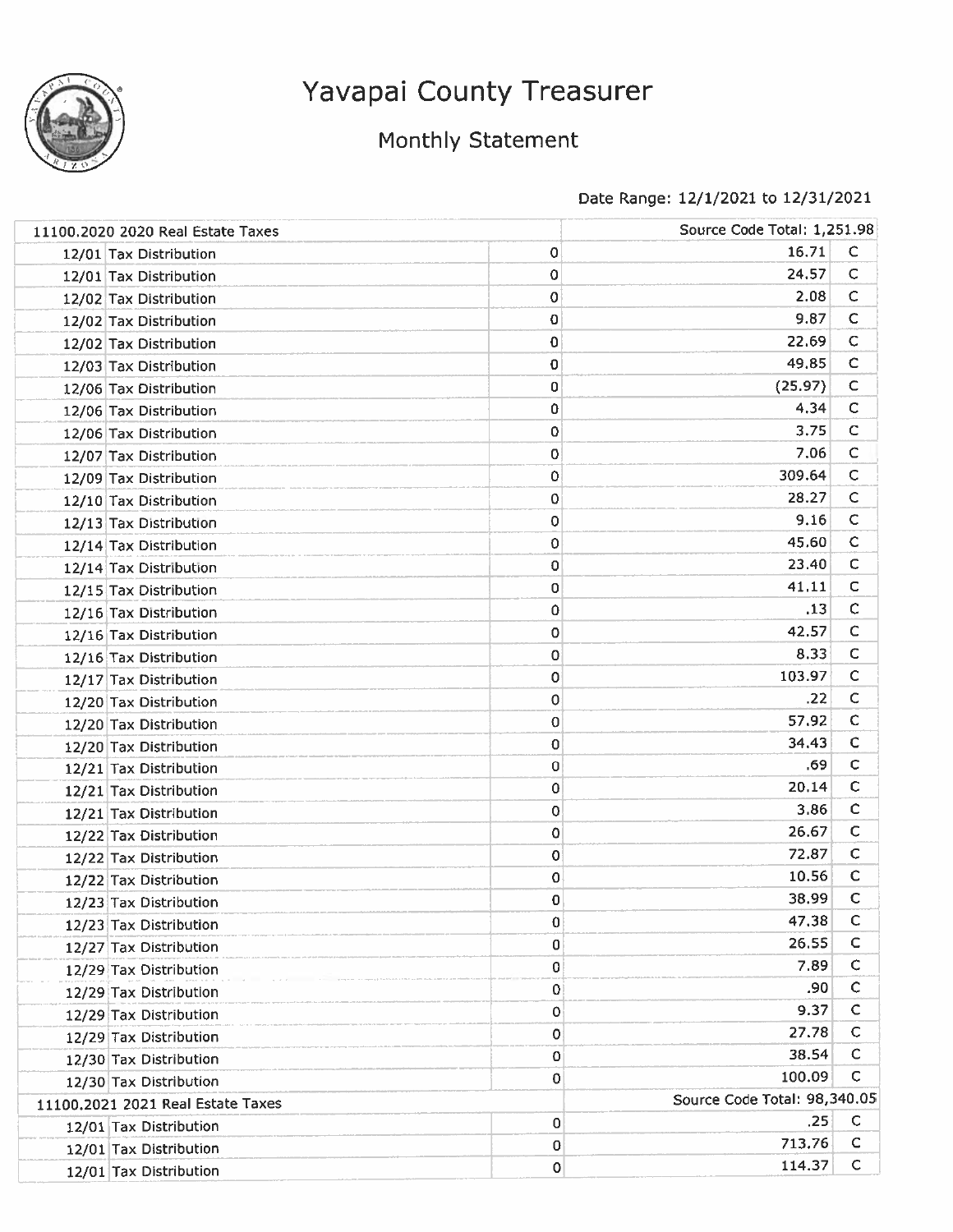

### Monthly Statement

| 12/01 Tax Distribution | 0           | 571.44   | $\mathsf{C}$ |
|------------------------|-------------|----------|--------------|
| 12/01 Tax Distribution | 0           | 648.31   | C            |
| 12/01 Tax Distribution | 0           | 2,162.79 | $\mathsf{C}$ |
| 12/01 Tax Distribution | 0           | 55.37    | $\mathsf{C}$ |
| 12/02 Tax Distribution | 0           | .12      | $\mathsf{C}$ |
| 12/02 Tax Distribution | 0           | 811.48   | C            |
| 12/02 Tax Distribution | 0           | 449.31   | $\mathsf{C}$ |
| 12/02 Tax Distribution | 0           | 488.40   | $\mathsf{C}$ |
| 12/02 Tax Distribution | 0           | .24      | C            |
| 12/02 Tax Distribution | 0           | 190.66   | $\mathsf{C}$ |
| 12/02 Tax Distribution | 0           | 723.97   | C            |
| 12/02 Tax Distribution | 0           | 817.37   | C            |
| 12/03 Tax Distribution | 0           | 802.56   | C            |
| 12/03 Tax Distribution | 0           | 200.66   | C            |
| 12/03 Tax Distribution | 0           | 770.43   | C            |
| 12/06 Tax Distribution | 0           | 54.74    | C            |
| 12/06 Tax Distribution | 0           | 634.30   | $\mathsf{C}$ |
| 12/06 Tax Distribution | 0           | (64.83)  | $\mathsf{C}$ |
| 12/06 Tax Distribution | 0           | 1,693.16 | $\mathsf{C}$ |
| 12/06 Tax Distribution | 0           | 1,840.02 | $\mathsf{C}$ |
| 12/07 Tax Distribution | 0           | 30.61    | $\mathsf{C}$ |
| 12/07 Tax Distribution | 0           | 1,455.73 | $\mathsf{C}$ |
| 12/07 Tax Distribution | 0           | 938.03   | $\mathsf{C}$ |
| 12/07 Tax Distribution | 0           | 1,945.03 | $\mathsf{C}$ |
| 12/07 Tax Distribution | 0           | 149.09   | $\mathsf{C}$ |
| 12/07 Tax Distribution | 0           | 1,670.11 | $\mathsf{C}$ |
| 12/08 Tax Distribution | 0           | 21.69    | $\mathsf{C}$ |
| 12/08 Tax Distribution | 0           | 2,440.55 | $\mathsf{C}$ |
| 12/08 Tax Distribution | 0           | 1,959.29 | $\mathsf{C}$ |
| 12/08 Tax Distribution | 0           | 867.05   | $\mathsf{C}$ |
| 12/08 Tax Distribution | 0           | 1,412.34 | c            |
| 12/08 Tax Distribution | 0           | 1,277.26 | $\mathsf C$  |
| 12/09 Tax Distribution | 0           | 432.63   | $\mathsf C$  |
| 12/09 Tax Distribution | $\bf{0}$    | 712.17   | c            |
| 12/09 Tax Distribution | 0           | 1,492.14 | c            |
| 12/10 Tax Distribution | 0           | 4,241.46 | $\mathsf C$  |
| 12/10 Tax Distribution | 0           | 405.58   | $\mathsf{C}$ |
| 12/13 Tax Distribution | 0           | 5.29     | $\mathsf{C}$ |
| 12/13 Tax Distribution | 0           | 60.63    | C            |
| 12/13 Tax Distribution | 0           | 2,844.67 | $\mathsf{C}$ |
| 12/13 Tax Distribution | 0           | 423.04   | $\mathsf{C}$ |
| 12/14 Tax Distribution | $\mathbf 0$ | .01      | C            |
| 12/14 Tax Distribution | 0           | 1,697.52 | Ċ            |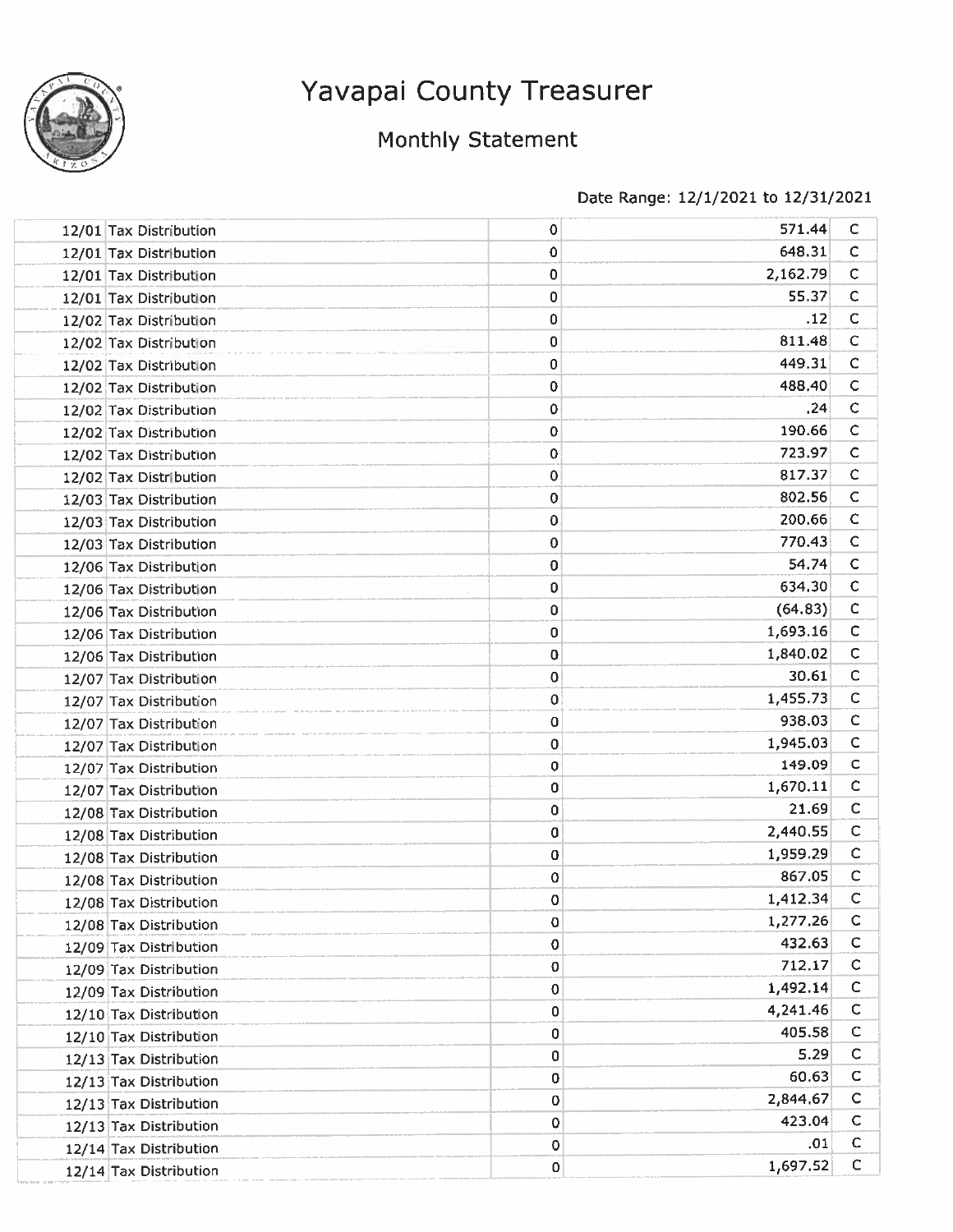

### Monthly Statement

| 12/14 Tax Distribution | 0           | 172.37   | $\mathsf{C}$               |
|------------------------|-------------|----------|----------------------------|
| 12/14 Tax Distribution | 0           | 1,223.15 | C                          |
| 12/14 Tax Distribution | 0           | 241.73   | $\mathsf C$                |
| 12/14 Tax Distribution | 0           | 114.14   | $\mathsf{C}$               |
| 12/14 Tax Distribution | 0           | 752.78   | $\mathsf C$                |
| 12/14 Tax Distribution | 0           | 4,664.24 | $\mathsf{C}$               |
| 12/15 Tax Distribution | 0           | 162.21   | $\mathsf{C}$               |
| 12/15 Tax Distribution | 0           | 1,574.36 | $\mathsf{C}$               |
| 12/15 Tax Distribution | 0           | 410.95   | $\mathsf{C}$               |
| 12/15 Tax Distribution | 0           | 75.31    | $\mathsf{C}$               |
| 12/15 Tax Distribution | 0           | 1,202.61 | $\mathsf{C}$               |
| 12/15 Tax Distribution | 0           | 1,062.49 | $\mathsf{C}$               |
| 12/16 Tax Distribution | 0           | 888.82   | $\mathsf C$                |
| 12/16 Tax Distribution | 0           | 53.49    | $\mathsf{C}$               |
| 12/16 Tax Distribution | 0           | 1,477.85 | $\mathsf{C}$               |
| 12/17 Tax Distribution | $\mathbf 0$ | 2,922.53 | $\mathsf{C}$               |
| 12/17 Tax Distribution | 0           | 177.50   | $\mathsf{C}$               |
| 12/20 Tax Distribution | 0           | 1,971.79 | $\mathsf C$                |
| 12/20 Tax Distribution | 0           | 1,929.97 | $\mathsf{C}$               |
| 12/20 Tax Distribution | $\mathbf 0$ | 634.67   | $\mathsf{C}$               |
| 12/20 Tax Distribution | 0           | 180.60   | $\mathsf{C}$               |
| 12/20 Tax Distribution | 0           | 1,687.27 | $\mathsf{C}$               |
| 12/21 Tax Distribution | 0           | 1,236.93 | $\mathsf{C}$               |
| 12/21 Tax Distribution | 0           | (22.55)  | $\mathsf C$                |
| 12/21 Tax Distribution | $\mathbf 0$ | 271.13   | $\mathsf{C}$               |
| 12/21 Tax Distribution | $\bf{0}$    | 2,312.43 | $\mathsf C$                |
| 12/21 Tax Distribution | 0           | 665.26   | $\mathsf{C}$               |
| 12/21 Tax Distribution | 0           | 1,226.27 | $\mathsf{C}$               |
| 12/21 Tax Distribution | $\bf{0}$    | 1,071.64 | $\mathsf{C}$               |
| 12/22 Tax Distribution | $\mathbf 0$ | 534.88   | C                          |
| 12/22 Tax Distribution | $\mathbf 0$ | (40.99)  | с                          |
| 12/22 Tax Distribution | 0           | 296.67   | $\mathsf C$                |
| 12/22 Tax Distribution | 0           | 4,281.66 | $\mathsf{C}$               |
| 12/22 Tax Distribution | 0           | 216.09   | $\mathsf{C}$               |
| 12/22 Tax Distribution | 0           | 982.73   | $\mathsf{C}$               |
| 12/22 Tax Distribution | 0           | 762.99   | C                          |
| 12/23 Tax Distribution | 0           | 2,191.12 | C                          |
| 12/23 Tax Distribution | 0           | 601.00   | $\mathsf{C}$               |
| 12/27 Tax Distribution | 0           | 1,343.29 | $\mathsf{C}$               |
| 12/27 Tax Distribution | 0           | 304.73   | $\mathsf{C}$               |
| 12/27 Tax Distribution | 0           | 2,514.21 | $\mathsf{C}$               |
| 12/27 Tax Distribution | 0           | 980.67   | $\mathsf C$<br>$\mathsf C$ |
| 12/28 Tax Distribution | $\mathbf 0$ | 385.31   |                            |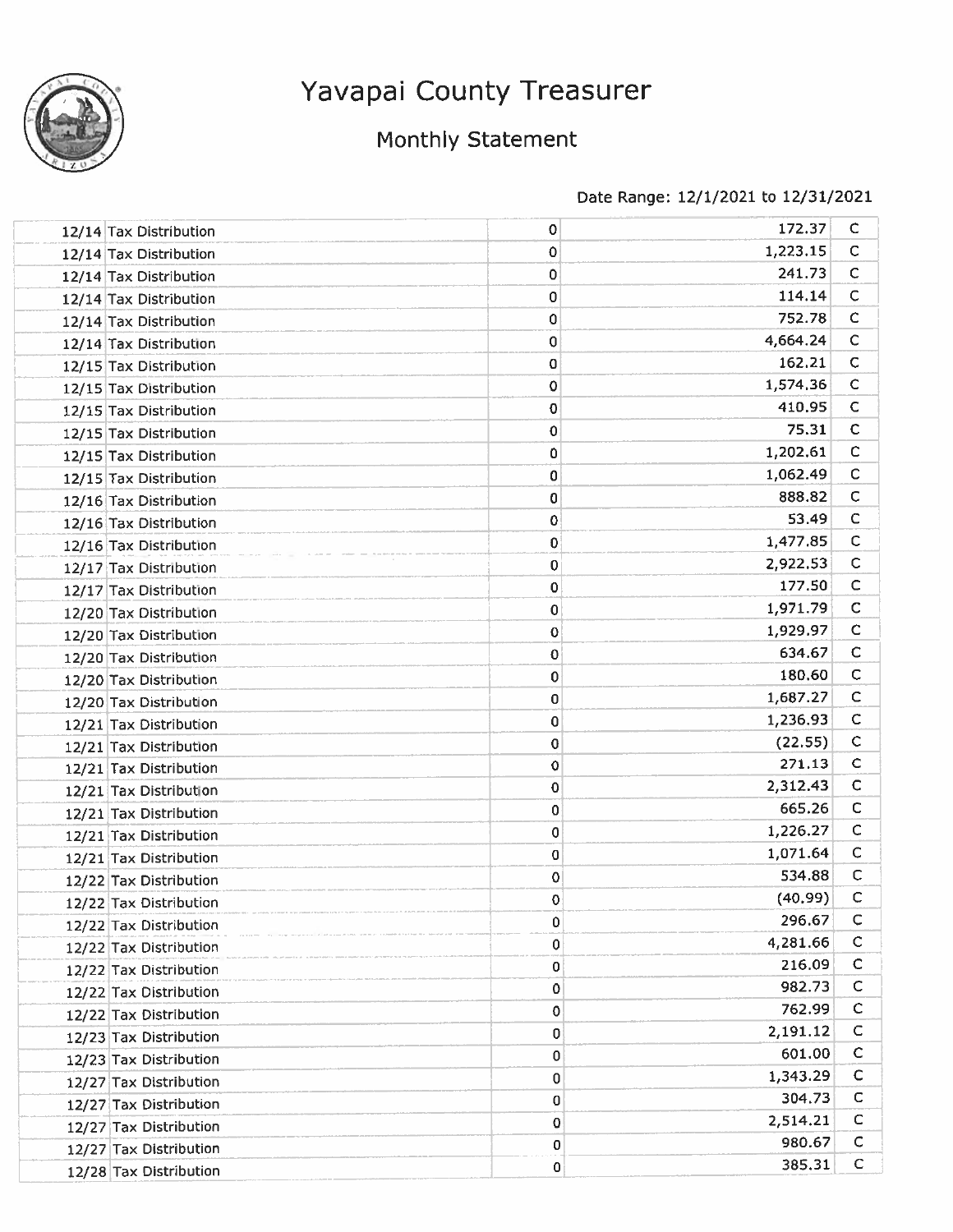

## Monthly Statement

| 12/29 Tax Distribution                  | 0                  | 2,417.67                 | с            |
|-----------------------------------------|--------------------|--------------------------|--------------|
| 12/29 Tax Distribution                  | 0                  | 439.34                   | C            |
| 12/29 Tax Distribution                  | 0                  | 2,749.09                 | $\mathsf{C}$ |
| 12/29 Tax Distribution                  | 0                  | 44.87                    | C            |
| 12/29 Tax Distribution                  | 0                  | 736.52                   | C            |
| 12/29 Tax Distribution                  | 0                  | 790.62                   | С            |
| 12/30 Tax Distribution                  | 0                  | 481.36                   | C            |
| 12/30 Tax Distribution                  | 0                  | 4,288.20                 | $\mathsf{C}$ |
| 12/30 Tax Distribution                  | 0                  | 535.28                   | C            |
| 12100.2011 2011 Personal Property Taxes |                    | Source Code Total: 12.93 |              |
| 12/10 Tax Distribution                  | 0                  | 1.35                     | C            |
| 12/20 Tax Distribution                  | 0                  | 11.58                    | C            |
| 12100.2012 2012 Personal Property Taxes |                    | Source Code Total: 20.62 |              |
| 12/10 Tax Distribution                  | 0                  | 1.77                     | c            |
| 12/20 Tax Distribution                  | 0                  | 18.85                    | C            |
| 12100.2013 2013 Personal Property Taxes |                    | Source Code Total: 20.41 |              |
| 12/10 Tax Distribution                  | 0                  | 1.64                     | C            |
| 12/20 Tax Distribution                  | 0                  | 18.77                    | C            |
| 12100.2014 2014 Personal Property Taxes |                    | Source Code Total: 15.70 |              |
| 12/10 Tax Distribution                  | 0                  | 1.43                     | $\mathsf{C}$ |
| 12/20 Tax Distribution                  | 0                  | 14.27                    | $\mathsf{C}$ |
| 12100.2015 2015 Personal Property Taxes |                    | Source Code Total: 15.52 |              |
| 12/10 Tax Distribution                  | $\pmb{\mathsf{O}}$ | 1.43                     | $\mathsf C$  |
| 12/20 Tax Distribution                  | 0                  | 14.09                    | C            |
| 12100.2016 2016 Personal Property Taxes |                    | Source Code Total: 14.37 |              |
| 12/10 Tax Distribution                  | 0                  | 1.35                     | C            |
| 12/20 Tax Distribution                  | 0                  | 13.02                    | C            |
| 12100.2017 2017 Personal Property Taxes |                    | Source Code Total: 13.96 |              |
| 12/07 Tax Distribution                  | 0                  | .54                      | C            |
| 12/10 Tax Distribution                  | 0                  | 1.26                     | C            |
| 12/20 Tax Distribution                  | 0                  | 12.16                    | C            |
| 12100.2018 2018 Personal Property Taxes |                    | Source Code Total: 15.51 |              |
| 12/07 Tax Distribution                  | $\mathbf 0$        | .51                      | C            |
| 12/10 Tax Distribution                  | 0                  | 1.19                     | $\mathsf{C}$ |
| 12/20 Tax Distribution                  | 0                  | 11.47                    | C            |
| 12/23 Tax Distribution                  | 0                  | 2.34                     | $\mathsf{C}$ |
| 12100.2019 2019 Personal Property Taxes |                    | Source Code Total: 13.80 |              |
| 12/07 Tax Distribution                  | 0                  | .46                      | C            |
| 12/10 Tax Distribution                  | 0                  | 1.07                     | С            |
| 12/20 Tax Distribution                  | 0                  | 10.20                    | C            |
| 12/23 Tax Distribution                  | 0                  | 2.07                     | C            |
| 12100,2020 2020 Personal Property Taxes |                    | Source Code Total: 34.46 |              |
| 12/01 Tax Distribution                  | 0                  | 3.33                     | $\mathsf C$  |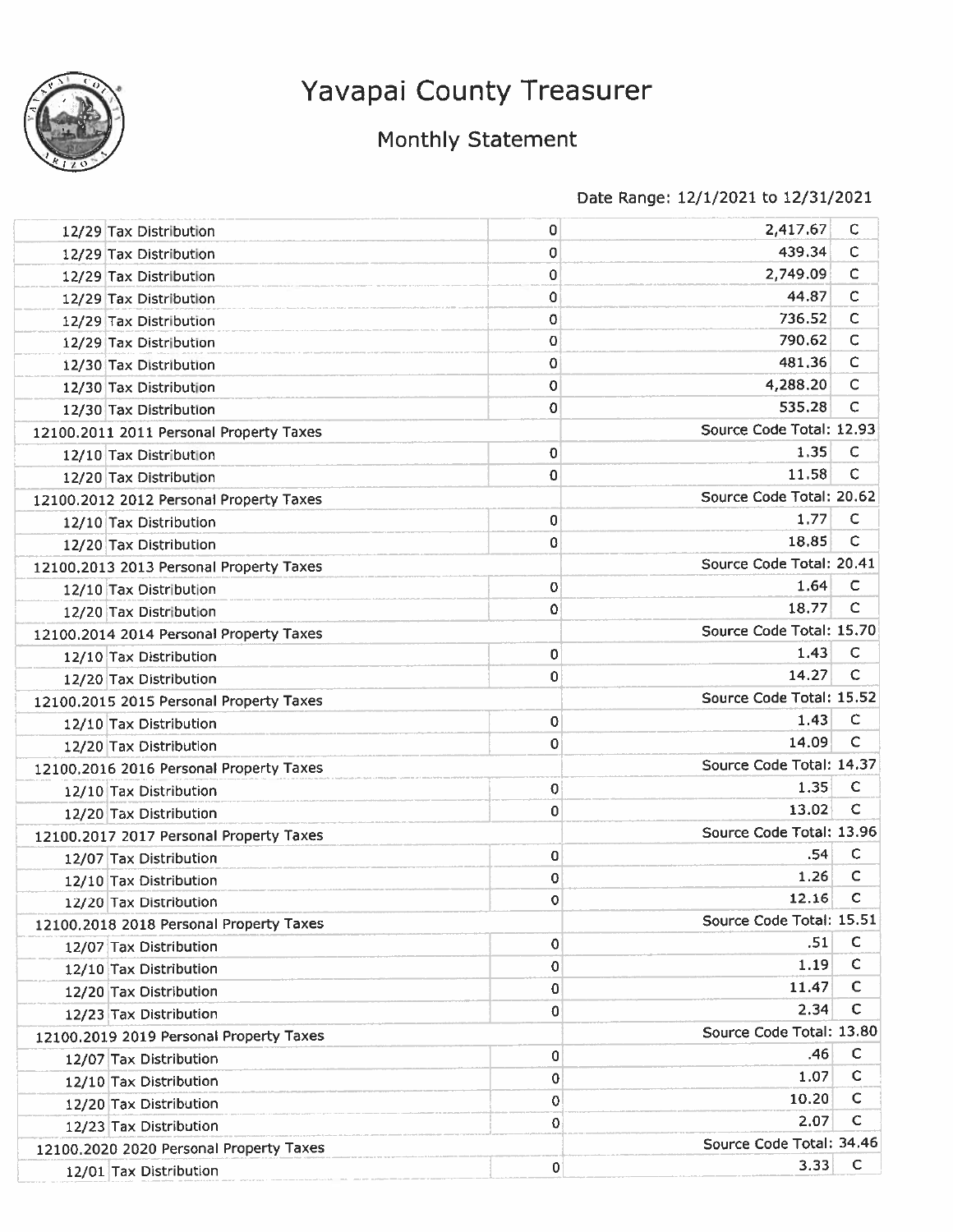

## Monthly Statement

| 12/07 Tax Distribution                  | $\mathbf 0$ | .43                         | С                |
|-----------------------------------------|-------------|-----------------------------|------------------|
| 12/08 Tax Distribution                  | 0           | 12.53                       | с                |
| 12/10 Tax Distribution                  | 0           | 1.00                        | с                |
| 12/16 Tax Distribution                  | 0           | 3.41                        | С                |
| 12/20 Tax Distribution                  | 0           | 9.56                        | C                |
| 12/23 Tax Distribution                  | 0           | 1.94                        | с                |
| 12/29 Tax Distribution                  | 0           | 2.26                        | C                |
| 12100.2021 2021 Personal Property Taxes |             | Source Code Total: 3,001.37 |                  |
| 12/01 Tax Distribution                  | 0           | 33.07                       | C                |
| 12/01 Tax Distribution                  | 0           | 17.81                       | C                |
| 12/01 Tax Distribution                  | 0           | 20.94                       | с                |
| 12/02 Tax Distribution                  | 0           | 27.17                       | $\mathsf{C}$     |
| 12/02 Tax Distribution                  | 0           | 7.16                        | С                |
| 12/02 Tax Distribution                  | 0           | 5.12                        | C                |
| 12/02 Tax Distribution                  | 0           | 8.64                        | C                |
| 12/02 Tax Distribution                  | 0           | 18.22                       | C                |
| 12/03 Tax Distribution                  | 0           | 2.25                        | $\mathsf{C}$     |
| 12/03 Tax Distribution                  | 0           | 22.19                       | $\mathsf{C}$     |
| 12/06 Tax Distribution                  | 0           | 113.04                      | C                |
| 12/06 Tax Distribution                  | 0           | 19.32                       | $\mathsf{C}$     |
| 12/07 Tax Distribution                  | 0           | 132.84                      | C                |
| 12/07 Tax Distribution                  | 0           | 8.77                        | С                |
| 12/07 Tax Distribution                  | 0           | 73.27                       | $\mathsf{C}$     |
| 12/07 Tax Distribution                  | 0           | 14.01                       | С                |
| 12/08 Tax Distribution                  | 0           | 23.99                       | c                |
| 12/08 Tax Distribution                  | 0           | 3.00                        | c                |
| 12/08 Tax Distribution                  | 0           | 89.50                       | c                |
| 12/08 Tax Distribution                  | 0           | 9.61                        | $\mathsf{C}$     |
| 12/09 Tax Distribution                  | 0           | 6.71                        | C                |
| 12/09 Tax Distribution                  | 0           | 128.92                      | $\mathsf{C}$     |
| 12/09 Tax Distribution                  | 0           | 2.11                        | C                |
| 12/10 Tax Distribution                  | 0           | 179.97                      | с                |
| 12/10 Tax Distribution                  | 0           | 9.37                        | C                |
| 12/13 Tax Distribution                  | 0           | 25,96                       | C                |
| 12/13 Tax Distribution                  | 0           | 1.87                        | C                |
| 12/14 Tax Distribution                  | 0           | 77.65                       | C                |
| 12/14 Tax Distribution                  | 0           | .56                         | C                |
| 12/14 Tax Distribution                  | 0           | 21.56                       | C                |
| 12/14 Tax Distribution                  | 0           | 20.41                       | C                |
| 12/14 Tax Distribution                  | 0           | 126,50                      | c                |
| 12/15 Tax Distribution                  | 0           | 3.53                        | C                |
| 12/15 Tax Distribution                  | o           | 10.36                       | c<br>$\mathsf C$ |
| 12/15 Tax Distribution                  | 0           | 7.56                        |                  |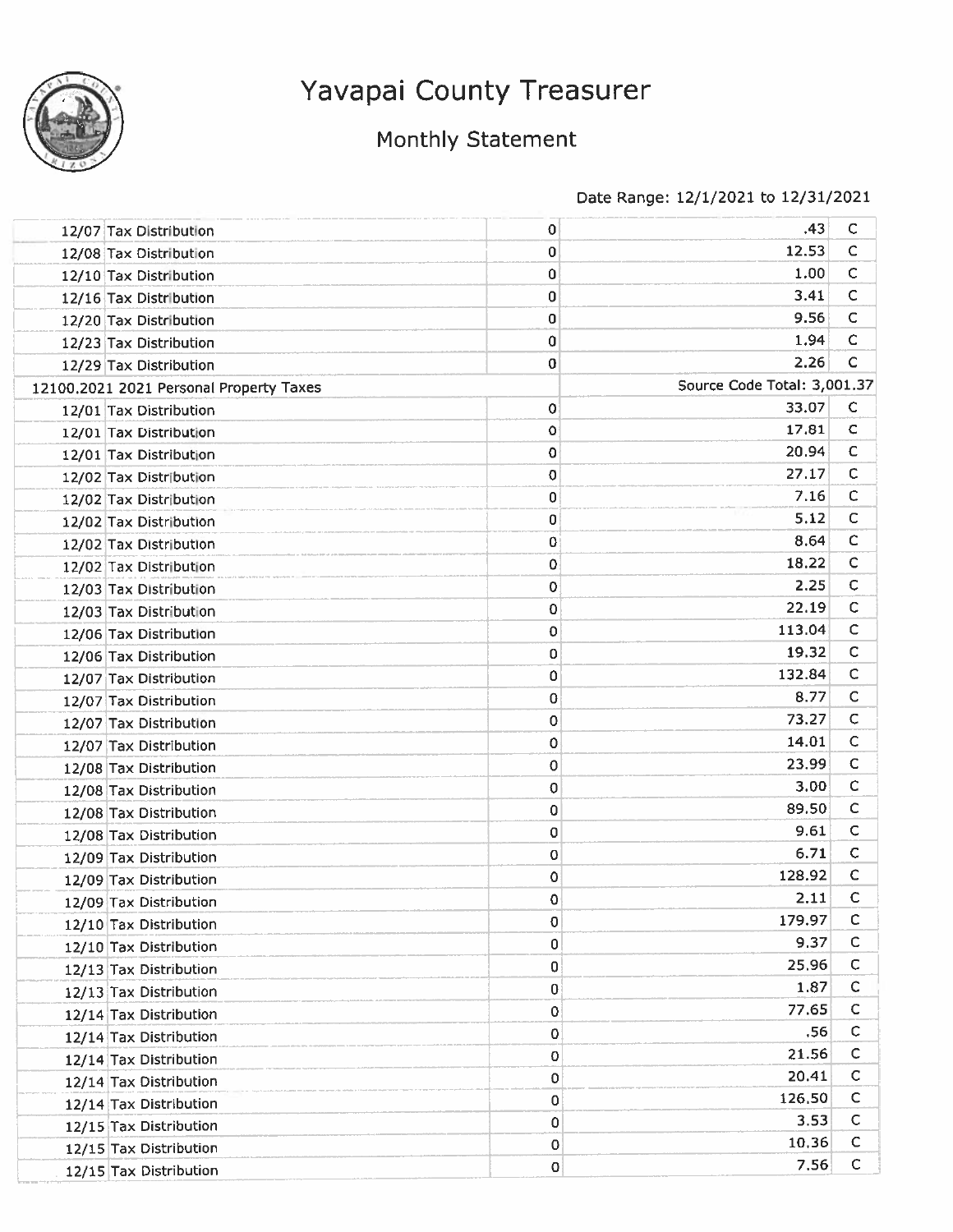

### Monthly Statement

| 12/15 Tax Distribution                               | 0           | 37.74                          | С            |
|------------------------------------------------------|-------------|--------------------------------|--------------|
| 12/16 Tax Distribution                               | 0           | 14.42                          | с            |
| 12/16 Tax Distribution                               | 0           | 5.36                           | C            |
| 12/17 Tax Distribution                               | 0           | 287.26                         | с            |
| 12/20 Tax Distribution                               | 0           | 188.74                         | C            |
| 12/20 Tax Distribution                               | 0           | 2.88                           | С            |
| 12/20 Tax Distribution                               | 0           | 3.92                           | с            |
| 12/20 Tax Distribution                               | 0           | 1.24                           | C            |
| 12/20 Tax Distribution                               | 0           | 40.33                          | C            |
| 12/21 Tax Distribution                               | 0           | 15.05                          | C            |
| 12/21 Tax Distribution                               | 0           | 59.62                          | C            |
| 12/21 Tax Distribution                               | 0           | 18.47                          | C            |
| 12/21 Tax Distribution                               | 0           | 7.02                           | C            |
| 12/21 Tax Distribution                               | 0           | 3.41                           | C            |
| 12/21 Tax Distribution                               | 0           | 54.73                          | $\mathsf{C}$ |
| 12/22 Tax Distribution                               | 0           | .52                            | с            |
| 12/22 Tax Distribution                               | 0           | 95.09                          | C            |
| 12/22 Tax Distribution                               | 0           | .83                            | $\mathsf{C}$ |
| 12/22 Tax Distribution                               | 0           | 7.27                           | C            |
| 12/23 Tax Distribution                               | 0           | 156.92                         | $\mathsf{C}$ |
| 12/27 Tax Distribution                               | 0           | 5.41                           | C            |
| 12/27 Tax Distribution                               | 0           | 5,38                           | C            |
| 12/27 Tax Distribution                               | $\mathbf 0$ | 3.36                           | C            |
| 12/27 Tax Distribution                               | 0           | 1.44                           | C            |
| 12/28 Tax Distribution                               | 0           | 9.90                           | C            |
| 12/29 Tax Distribution                               | 0           | 239.91                         | C            |
| 12/29 Tax Distribution                               | 0           | 2.96                           | С            |
| 12/29 Tax Distribution                               | 0           | 361.37                         | C            |
| 12/30 Tax Distribution                               | 0           | 6.58                           | С            |
| 12/30 Tax Distribution                               | 0           | 87.53                          | C            |
| 12/30 Tax Distribution                               | 0           | 3.75                           | C            |
| 38109.0 Interest on Investments St Treas             |             | Source Code Total: 176.45      |              |
| 12/30 Investment Interest                            | 0           | 176,45                         | C            |
| 92190.0 Bond Interest Payment                        |             | Source Code Total: (78,844.00) |              |
| 12/27 US Bank Int only pmnt Inv# 1867341             | 0           | (35, 239.00)                   | D            |
| 12/27 Bond interest payment Issue #6748 A/C# 9688161 | 0           | (43,605.00)                    | D            |
| 6060240000 Central Yavapai Fire Dist BDS             |             | Ending Balance: 909,048.40     |              |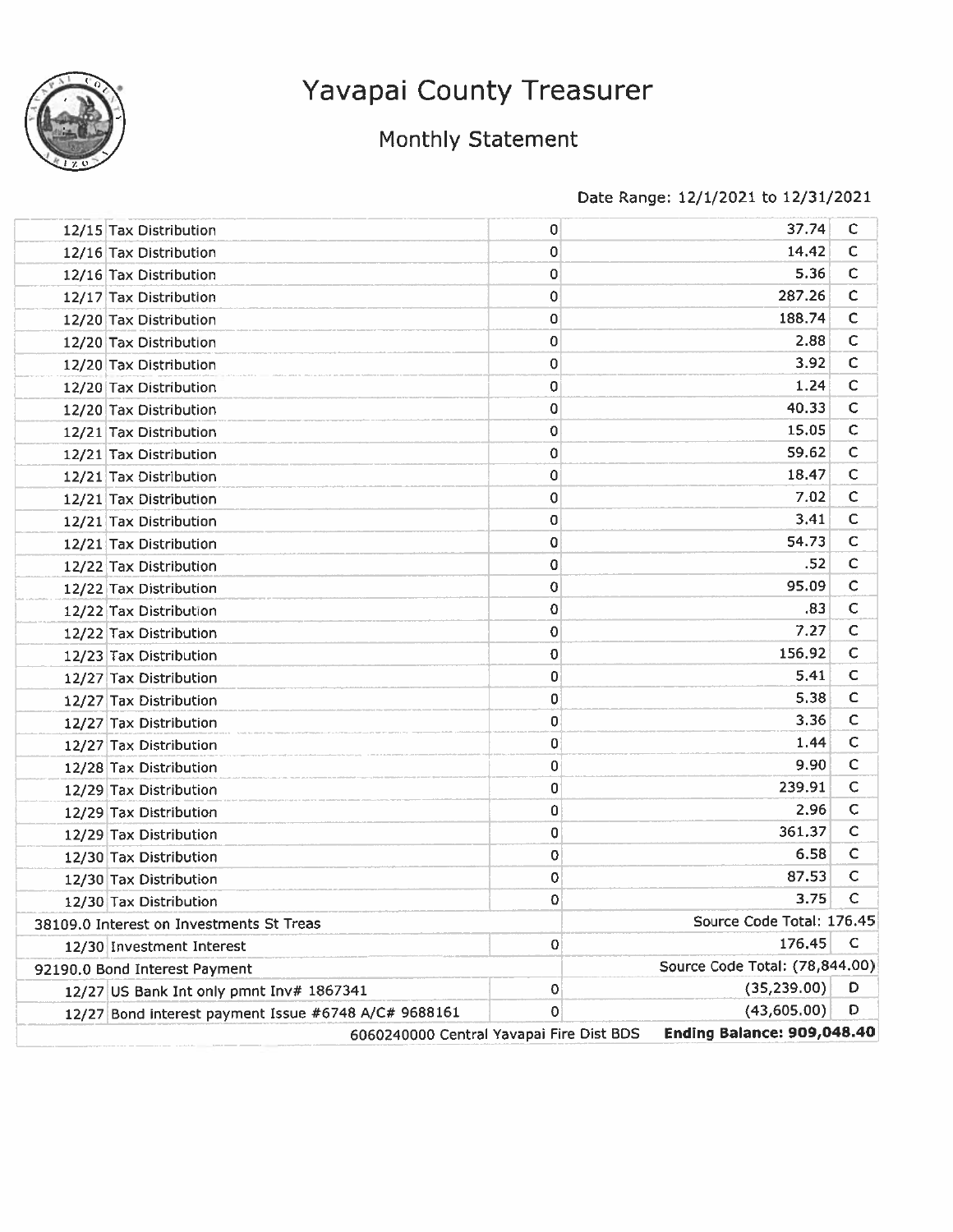#### **Central Yavapai Fire Bond Debt Service** Page: 1

Bank Reconciliation Summary

For the Bank Statement ending: 12/31/2021

| <b>BANK CONTROL ID: CYFDA - CASH/BOND BUILDING FUND</b> | <b>DESC: CASH/BOND BUILDING FUND</b> | <b>ACCOUNT NO: 1100</b> |
|---------------------------------------------------------|--------------------------------------|-------------------------|
| <b>Beginning Balance:</b>                               | 12/01/21                             | \$884,943.38            |
| Deposits and Credits:                                   |                                      | \$102,949.02            |
| Checks and Charges:                                     |                                      | (\$78,844.00)           |
| Adjustments:                                            |                                      | \$0.00                  |
| <b>Ending Balance Per Reconciliation:</b>               |                                      | \$909,048.40            |
| Ending Balance Per Bank Statement:                      | 12/31/21                             | \$909,048.40            |
| * Outstanding Deposits and Credits:                     | 12/31/21                             | \$0.00                  |
| * Outstanding Checks and Charges:                       | 12/31/21                             | \$0.00                  |
| <b>Ending Book Balance:</b>                             | 12/31/21                             | \$909,048.40            |
|                                                         |                                      |                         |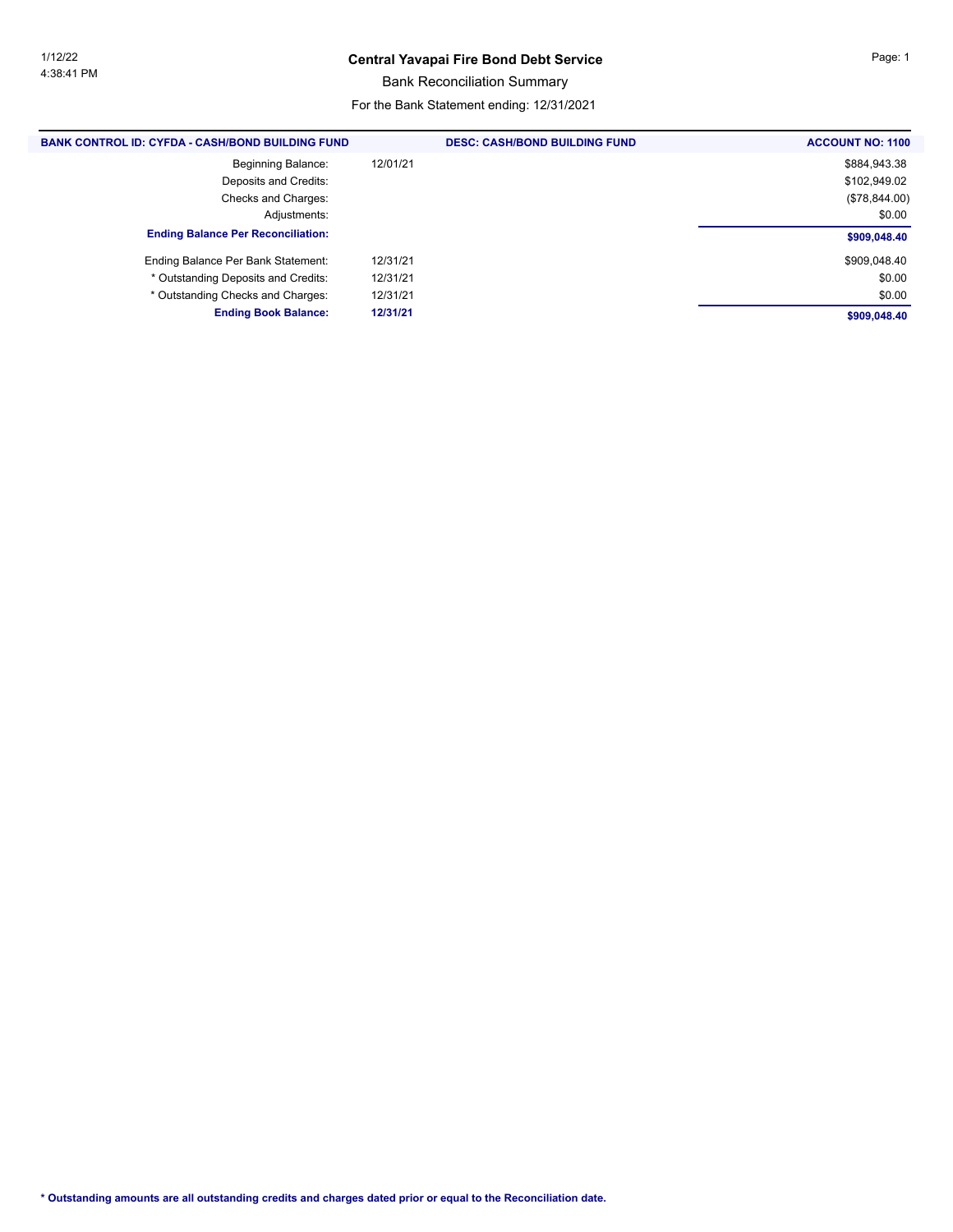### **Central Yavapai Fire Bond Debt Service** Page: 1

BR Checks and Charges Cleared

For the Bank Statement ending: 12/31/21

| <b>CYFDA</b> | <b>Cash/Bond Building Fund</b> |                                      | <b>Cash/Bond Building Fund</b> | 1100                                     |               |  |
|--------------|--------------------------------|--------------------------------------|--------------------------------|------------------------------------------|---------------|--|
| <b>Date</b>  | <b>Document</b>                | <b>Description</b>                   | <b>Module</b>                  | Company                                  | <b>Amount</b> |  |
| 12/31/21     | Cash With Yav Cty              | <b>BDS Interest Payments January</b> | GL                             | <b>CYFBDS</b>                            | \$78,844.00   |  |
|              |                                |                                      |                                | <b>TOTAL CHECKS AND CHARGES CLEARED:</b> | \$78,844.00   |  |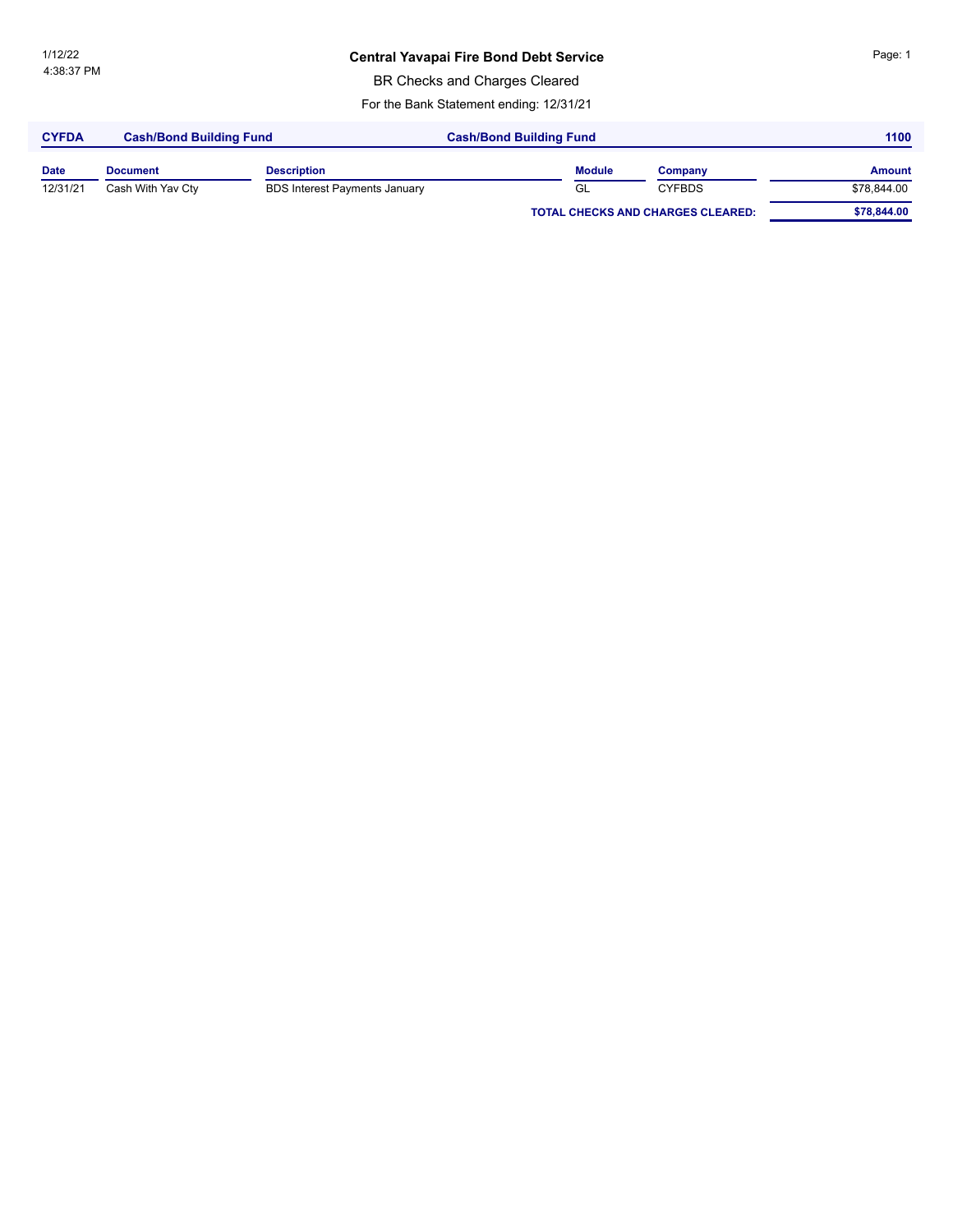#### **Central Yavapai Fire Bond Debt Service**

BR Checks and Charges Outstanding

For the Bank Statement ending:

**Date Document Description Module Company Amount**

**TOTAL CHECKS AND CHARGES OUTSTANDING:**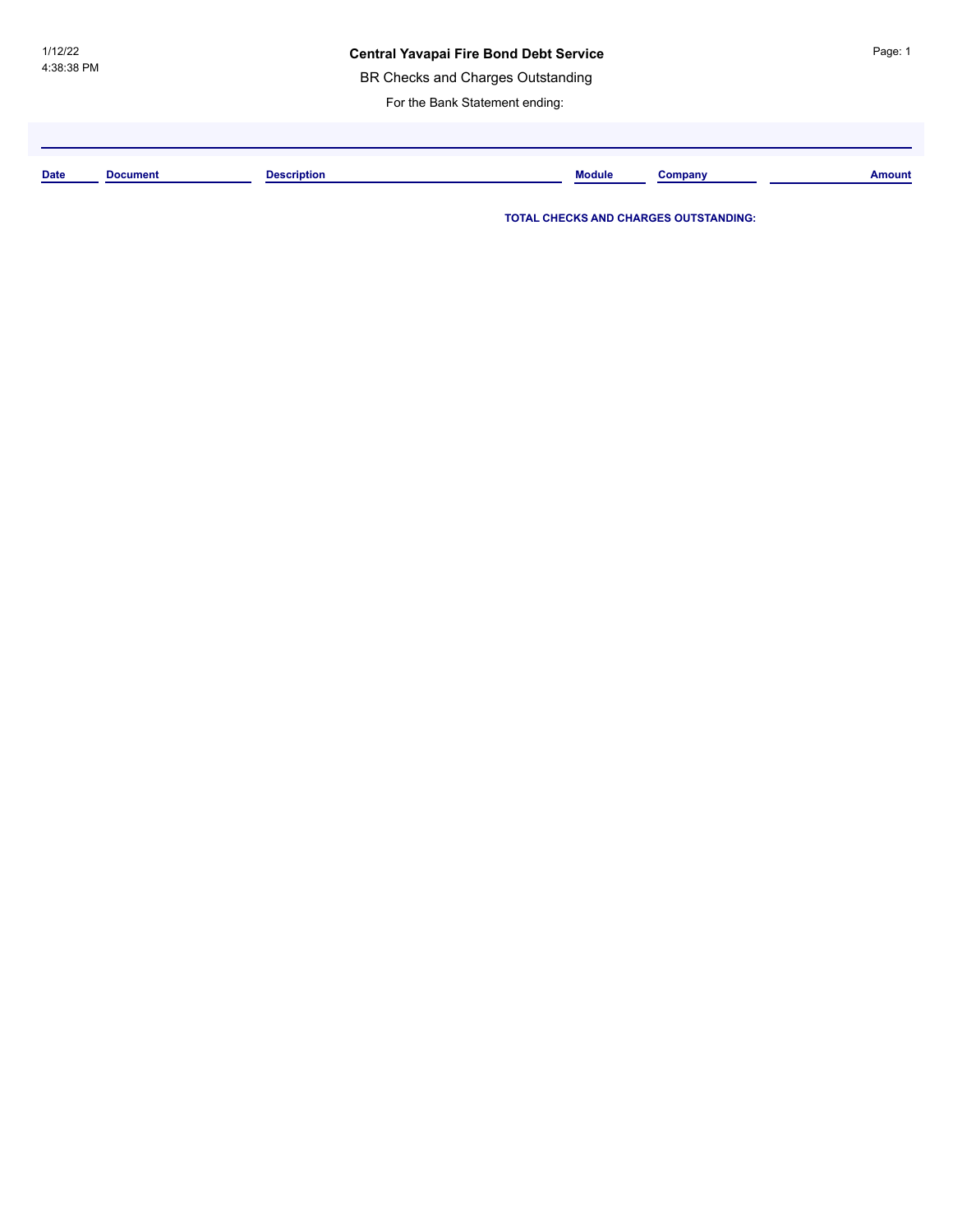### **Central Yavapai Fire Bond Debt Service** Page: 1

BR Deposits and Credits Cleared

For the Bank Statement ending: 12/31/21

| <b>CYFDA</b> | <b>Cash/Bond Building Fund</b> |                                | <b>Cash/Bond Building Fund</b> | 1100                                       |               |
|--------------|--------------------------------|--------------------------------|--------------------------------|--------------------------------------------|---------------|
| <b>Date</b>  | <b>Document</b>                | <b>Description</b>             | <b>Module</b>                  | Company                                    | <b>Amount</b> |
| 12/31/21     | Cash With Yav Cty              | BDS Tax & Interest Revenue Dec | GL                             | <b>CYFBDS</b>                              | \$102,949.02  |
|              |                                |                                |                                | <b>TOTAL DEPOSITS AND CREDITS CLEARED:</b> | \$102,949.02  |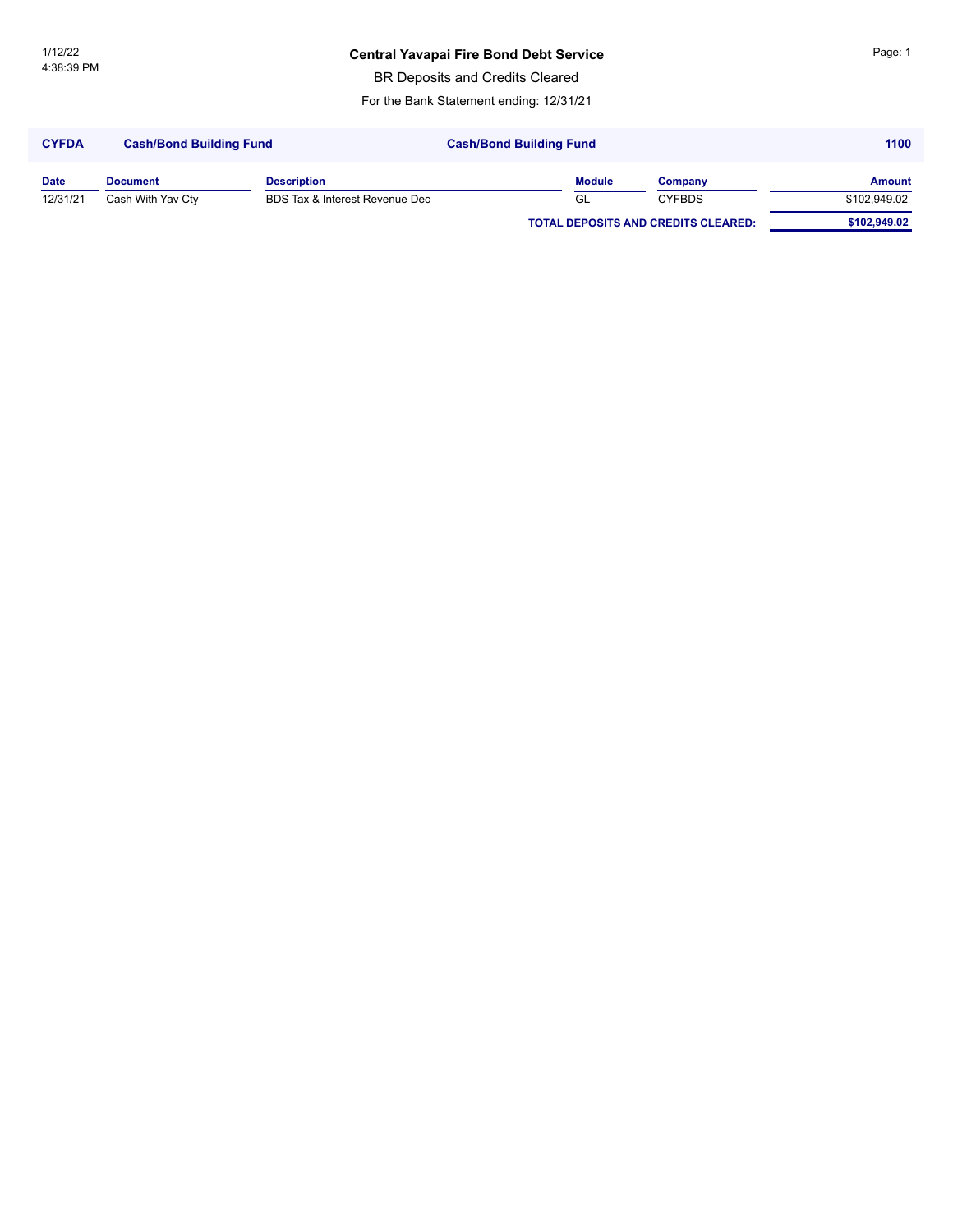#### **Central Yavapai Fire Bond Debt Service**

BR Deposits and Credits Outstanding

For the Bank Statement ending:

| <b>Date</b> | <b>Joeumont</b><br>. | <b>Description</b><br>. | <b>Module</b> | $\mathcal{L}$ ompany | <b>Amount</b> |
|-------------|----------------------|-------------------------|---------------|----------------------|---------------|
|             |                      |                         |               |                      |               |

**TOTAL DEPOSITS AND CREDITS OUTSTANDING:**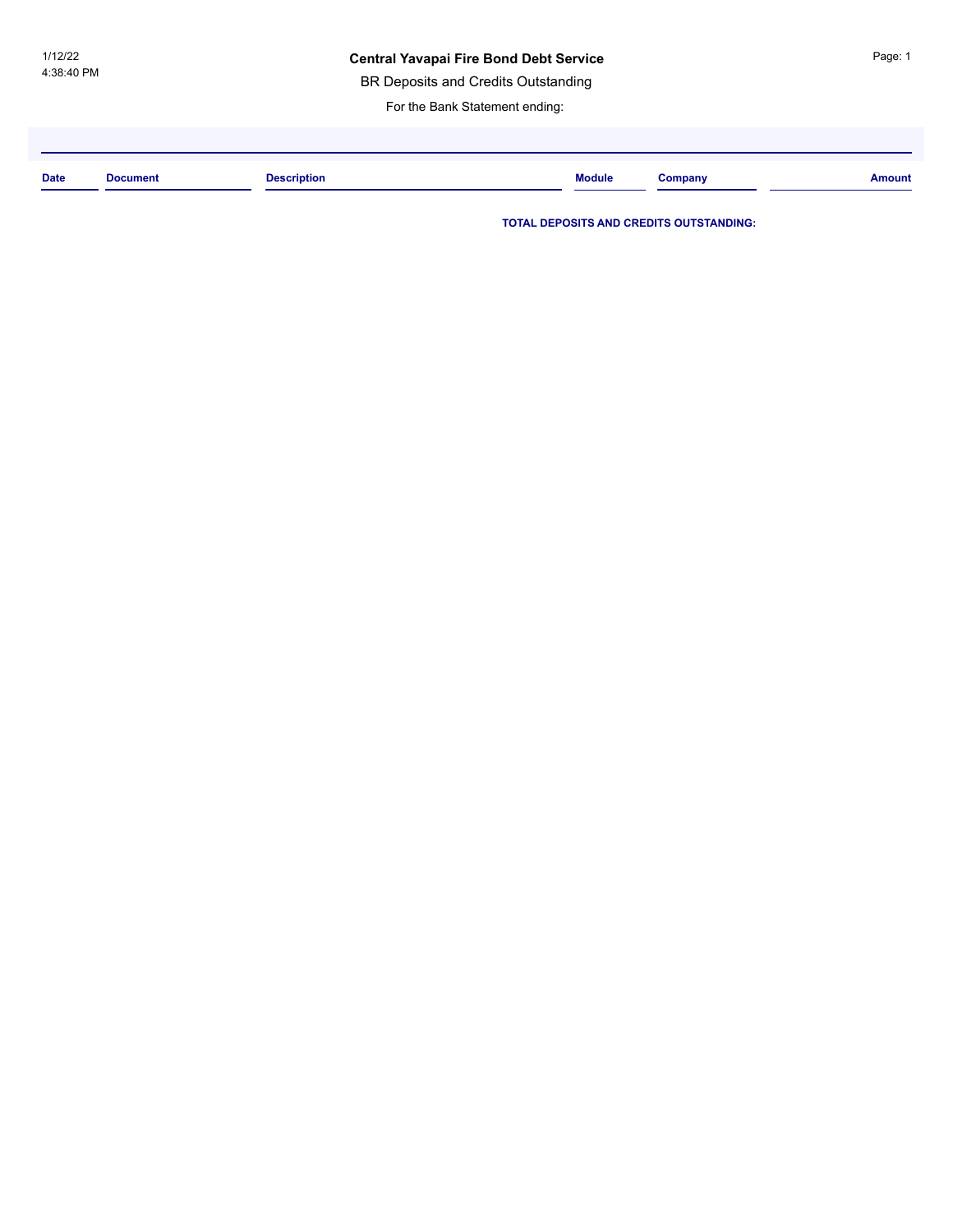#### **Central Yavapai Fire Bond Debt Service**

#### Bank Reconciliation Register

| <b>Document Number</b>                                  | <b>Date</b> | <b>BR Status</b> | Void? | <b>Description</b>                   | <b>Date Cleared</b>        | <b>Amount</b> |
|---------------------------------------------------------|-------------|------------------|-------|--------------------------------------|----------------------------|---------------|
| <b>MODULE: JOURNAL ENTRIES FROM GENERAL LEDGER</b>      |             |                  |       |                                      |                            |               |
| <b>BANK CONTROL ID: CYFDA - CASH/BOND BUILDING FUND</b> |             |                  |       |                                      |                            |               |
| Cash With Yav Cty                                       | 12/31/21    | Marked           | No    | <b>BDS Interest Payments January</b> | 01/12/22                   | \$78,844.00   |
| Cash With Yav Cty                                       | 12/31/21    | Marked           | No    | BDS Tax & Interest Revenue Dec       | 01/12/22                   | \$102,949.02  |
|                                                         |             |                  |       |                                      | <b>SUB TOTAL FOR BANK:</b> | \$181,793.02  |
|                                                         |             |                  |       |                                      | <b>TOTAL FOR MODULE:</b>   | \$181.793.02  |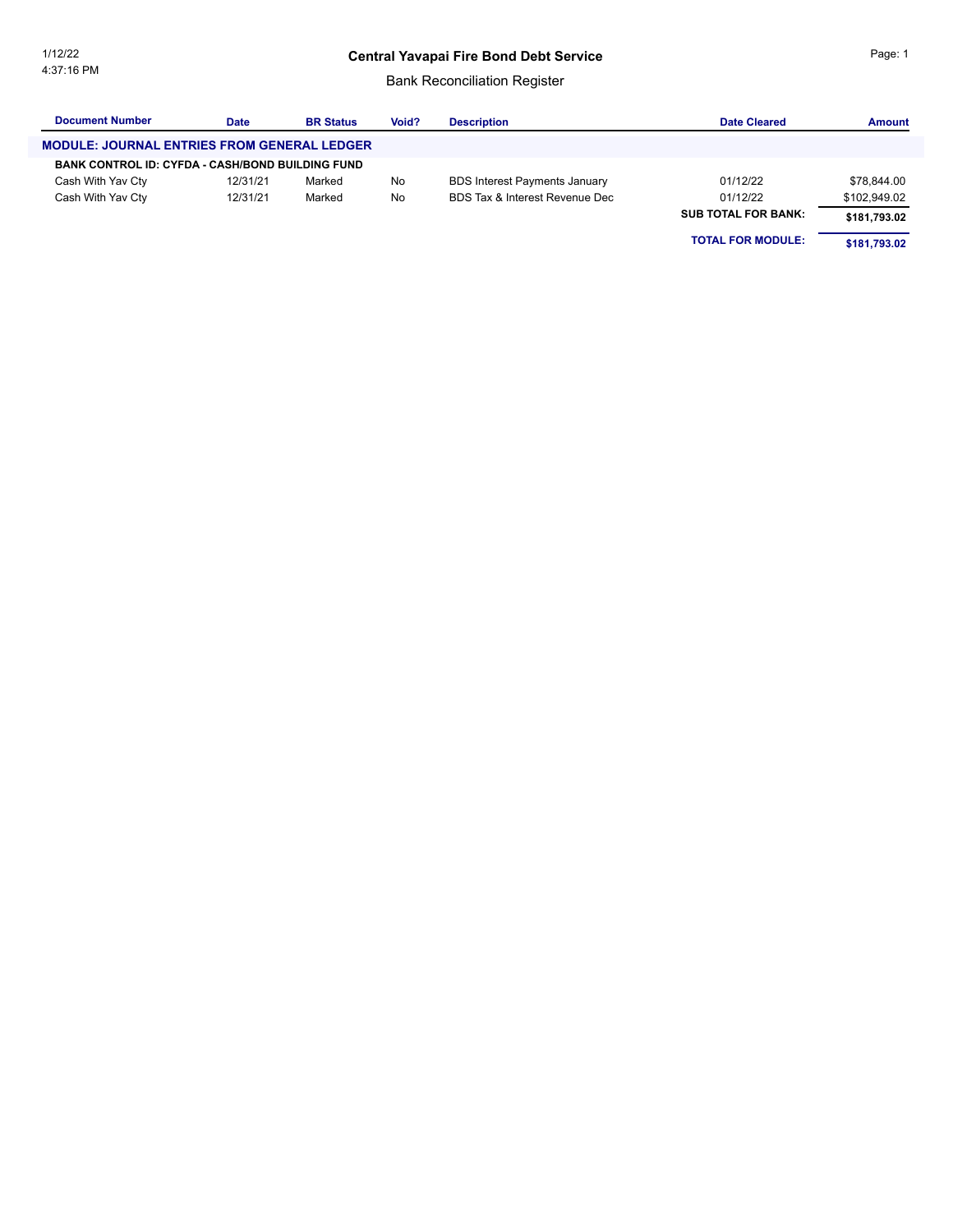### **Central Yavapai Fire Bond Debt Service** Page: 1

BR Adjustments Report

For the Bank Statement ending:

| <b>Date</b> | <b>Document</b> | Description | <b>Accoun</b> | Offset Amt | Adj. Amt |
|-------------|-----------------|-------------|---------------|------------|----------|
|             |                 |             |               |            |          |
|             |                 |             |               |            |          |

**DOCUMENT: ADJUSTMENT DOCUMENT '' TOTAL:**

**TOTAL FOR ALL ADJUSTMENTS:**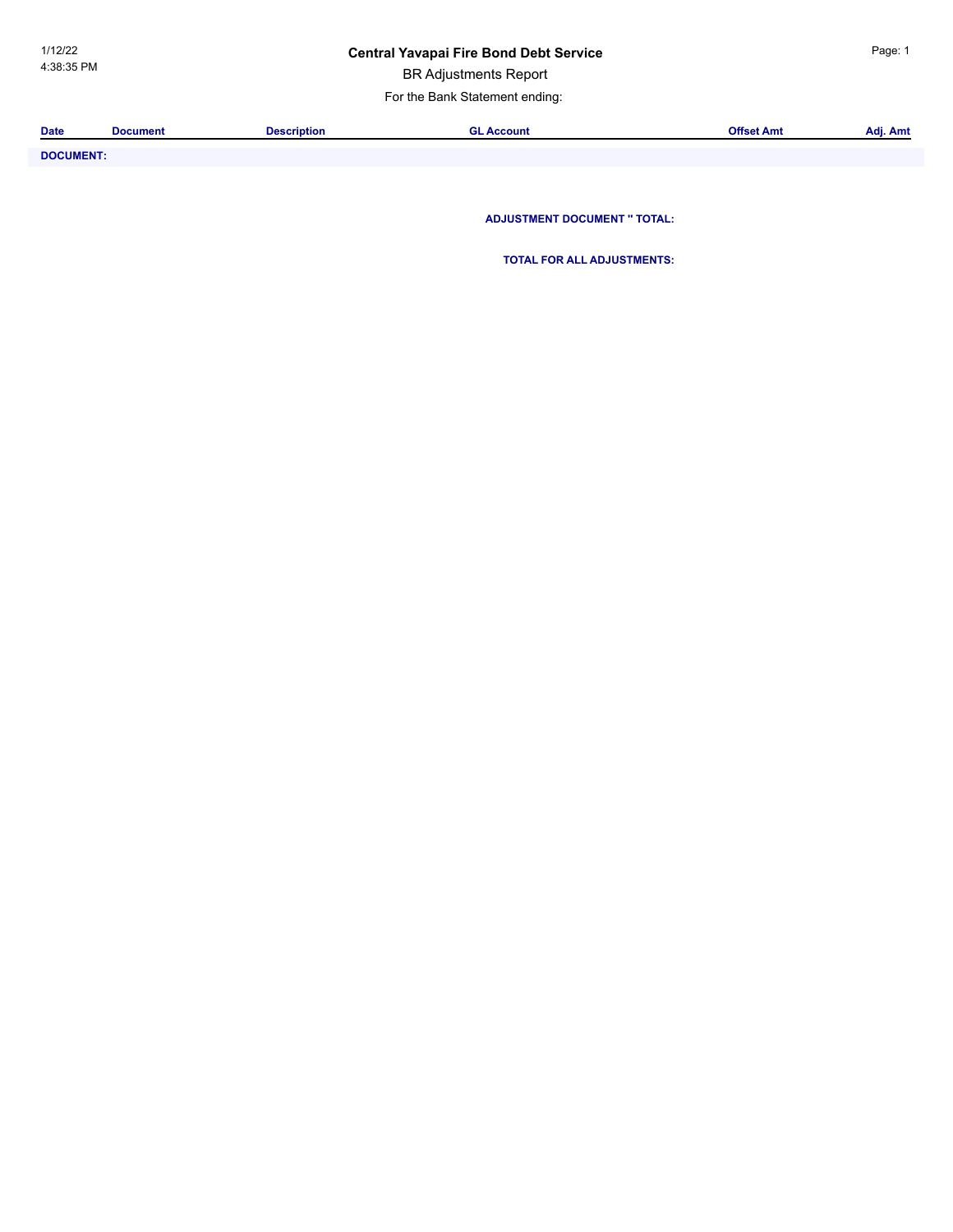### **Central Yavapai Fire Bond Debt Service** 1/12/22

Income Statement

#### (Original Budget to Actual Comparison)

For the period of 12/1/2021 Through 12/31/2021

|                                                    |                |               | <b>Current Period</b> |               |          |                | Year To Date  |                |          |
|----------------------------------------------------|----------------|---------------|-----------------------|---------------|----------|----------------|---------------|----------------|----------|
|                                                    | <b>Account</b> | Actual        | <b>Budget</b>         | Variance      | %        | Actual         | <b>Budget</b> | Variance       | %        |
| <b>Revenues</b>                                    |                |               |                       |               |          |                |               |                |          |
| Tax Revenue-Other                                  | 435000         | \$0.00        | \$0.00                | \$0.00        | 0.0%     | \$1.06         | \$0.00        | \$1.06         | $0.0\%$  |
| <b>Net Revenues</b>                                |                | \$0.00        | \$0.00                | \$0.00        | $0.0 \%$ | \$1.06         | \$0.00        | \$1.06         | $0.0 \%$ |
| <b>General &amp; Administrative Expenses</b>       |                |               |                       |               |          |                |               |                |          |
| <b>Bond Debt Service Interest Expense</b>          | 610000         | \$78,844.00   | \$0.00                | \$(78,844.00) | $0.0\%$  | \$78,847.36    | \$0.00        | \$(78,847.36)  | $0.0\%$  |
| <b>Professional Services</b>                       | 640500         | 0.00          | 0.00                  | 0.00          | 0.0      | 330.00         | 0.00          | (330.00)       | 0.0      |
| <b>Total General &amp; Administrative Expenses</b> |                | \$78,844.00   | \$0.00                | \$(78,844.00) | $0.0 \%$ | \$79,177.36    | \$0.00        | \$(79, 177.36) | $0.0 \%$ |
| <b>Total Expenses</b>                              |                | \$78,844.00   |                       | \$(78,844.00) |          | \$79,177.36    |               | \$(79,177.36)  |          |
| Income (Loss) from Operations                      |                | \$(78,844.00) | \$0.00                | \$(78,844.00) | $0.0\%$  | \$(79, 176.30) | \$0.00        | \$(79, 176.30) | $0.0\%$  |
| Other Income (Expense)                             |                |               |                       |               |          |                |               |                |          |
| <b>Bond Debt Service Tax Revenue</b>               | 420000         | \$102,772.57  | \$0.00                | \$102,772.57  | 0.0%     | \$821,566.17   | \$0.00        | \$821,566.17   | 0.0%     |
| <b>Bond Debt Service Interest Revenue</b>          | 430000         | 176.45        | 0.00                  | 176.45        | 0.0      | 947.78         | 0.00          | 947.78         | 0.0      |
| <b>Total Other Income (Expense)</b>                |                | \$102,949.02  | \$0.00                | \$102,949.02  | $0.0 \%$ | \$822,513.95   | \$0.00        | \$822,513.95   | $0.0 \%$ |
| Net Income (Loss)                                  |                | \$24,105.02   | \$0.00                | \$24,105.02   | $0.0\%$  | \$743,337.65   | \$0.00        | \$743,337.65   | $0.0\%$  |
|                                                    |                |               |                       |               |          |                |               |                |          |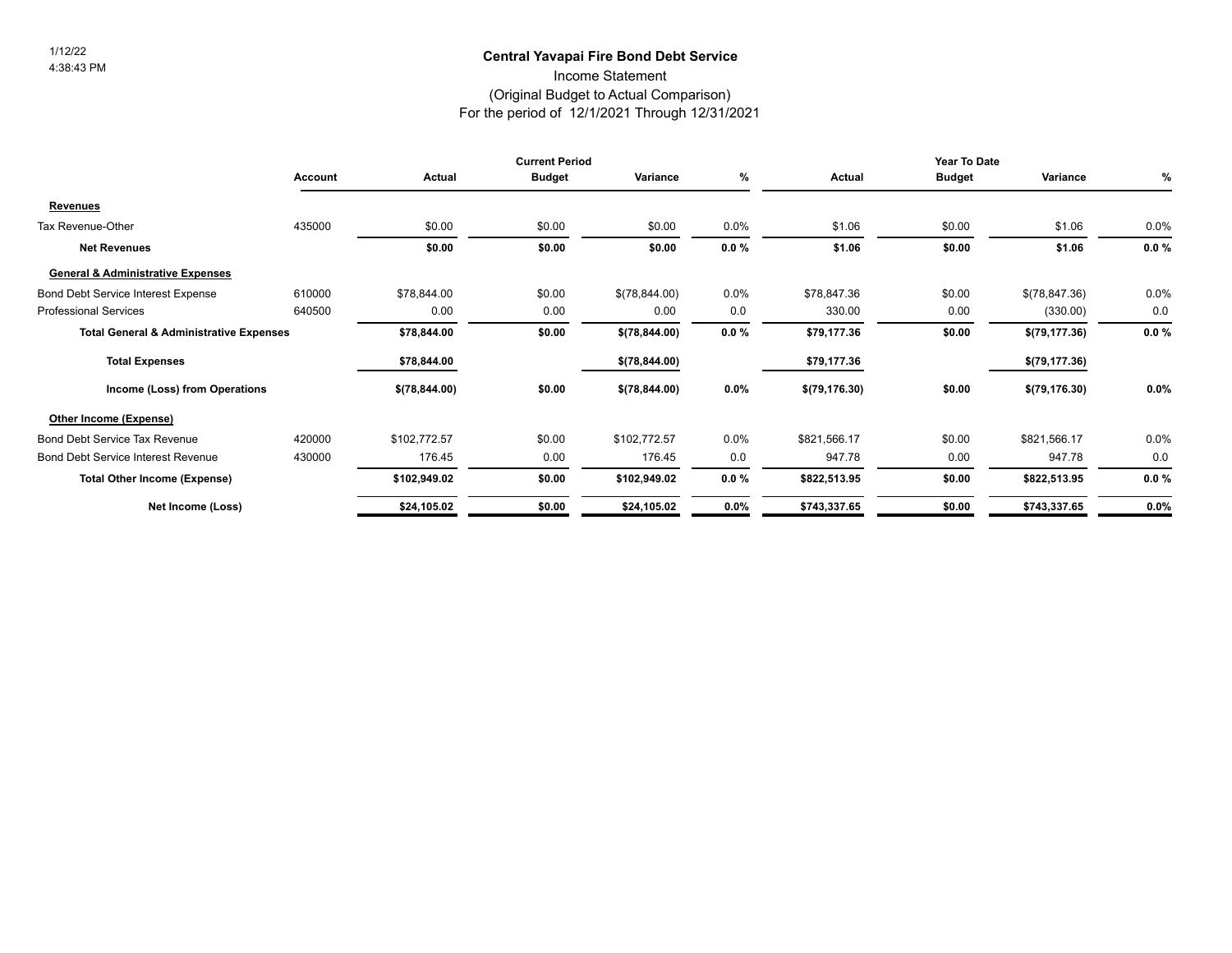#### 1/12/22 **Central Yavapai Fire Bond Debt Service**

Balance Sheet

As of 12/31/2021

**Assets**

| <b>Current Assets</b>                   |              |              |
|-----------------------------------------|--------------|--------------|
| Cash / Bond Debt Service                | \$909,048.40 |              |
| Property Tax Receivable                 | 24,503.03    |              |
| Deferred Revenue - Prop Tax             | (17, 179.00) |              |
| <b>Total Current Assets</b>             |              | \$916,372.43 |
| <b>Total Assets</b>                     |              | \$916,372.43 |
| <b>Net Assets</b>                       |              |              |
| <b>Retained Earnings</b>                | \$173,034.78 |              |
| <b>Current Year Net Assets</b>          | 743,337.65   |              |
| <b>Total Net Assets</b>                 |              | 916,372.43   |
| <b>Total Liabilities and Net Assets</b> |              | \$916,372.43 |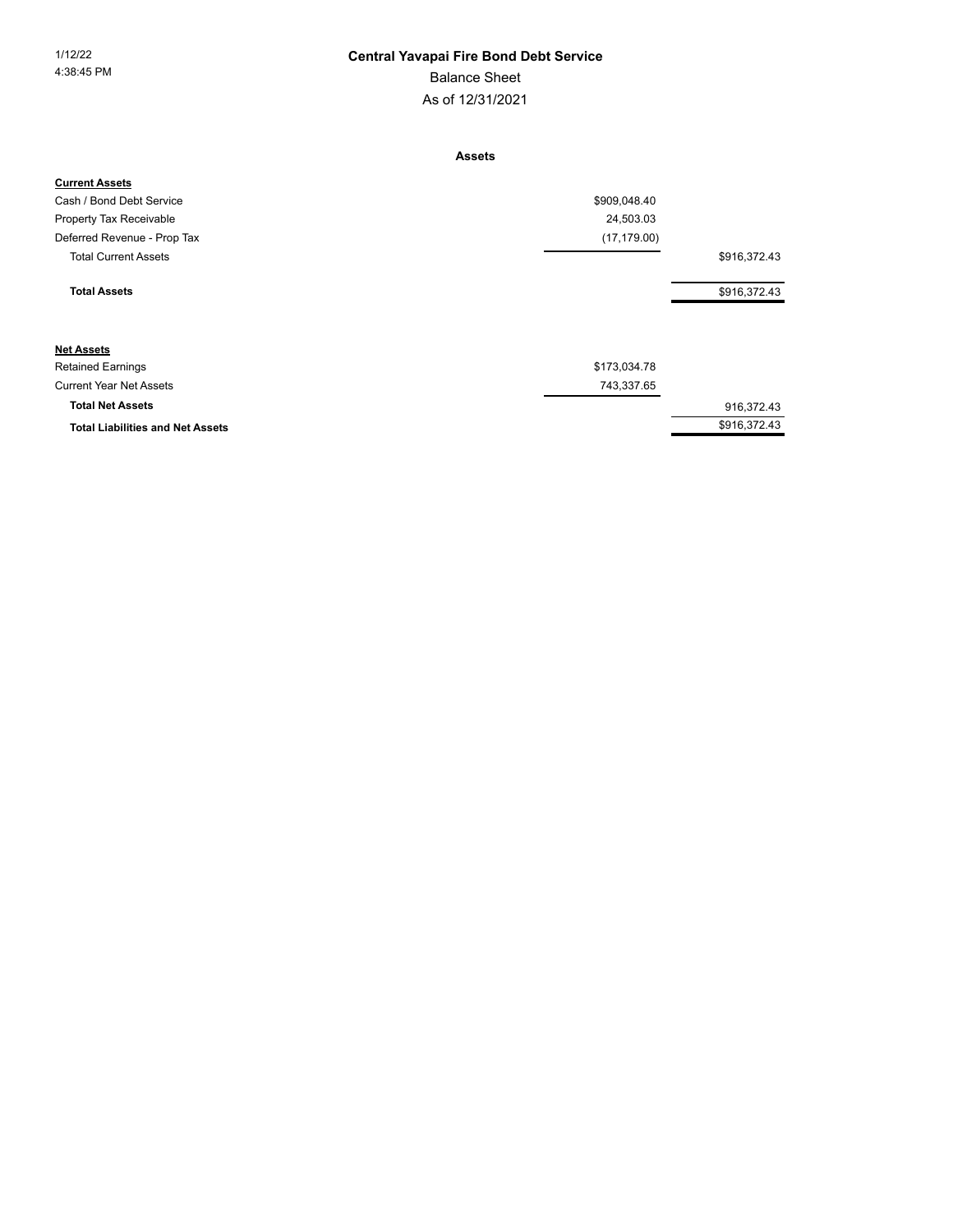1/12/22 4:38:47 PM

#### **Central Yavapai Fire Bond Debt Service**

GL Account Ledger - Detail By Period

12/1/2021 through 12/31/2021

| <b>Batch</b> | <b>Journal</b> | Entry# | <b>Date</b> | Job                             | <b>Document</b>   | <b>Description</b>                      | <b>Debits</b> | <b>Credits</b> | <b>Balance</b> |
|--------------|----------------|--------|-------------|---------------------------------|-------------------|-----------------------------------------|---------------|----------------|----------------|
| 1100.00      |                |        |             | <b>CASH / BOND DEBT SERVICE</b> |                   |                                         |               |                | \$884,943.38   |
| 258          | $\sqrt{ }$     | 874    | 12/31/21    |                                 | Cash With Yav Cty | BDS Interest Payments January 2022      |               | 78,844.00      | 806,099.38     |
| 259          | R              | 875    | 12/31/21    |                                 | Cash With Yav Cty | BDS Tax & Interest Revenue Dec 2021     | 102,949.02    |                | 909,048.40     |
|              |                |        |             |                                 |                   | <b>CASH / BOND DEBT SERVICE TOTALS:</b> | \$102,949.02  | \$78,844.00    | \$909,048.40   |
|              |                |        |             |                                 |                   |                                         |               |                |                |
|              |                |        |             |                                 |                   | <b>TOTAL OF LEDGER:</b>                 | \$102,949.02  | \$78,844.00    | \$909,048.40   |
|              |                |        |             |                                 |                   |                                         |               |                |                |

Page: 1